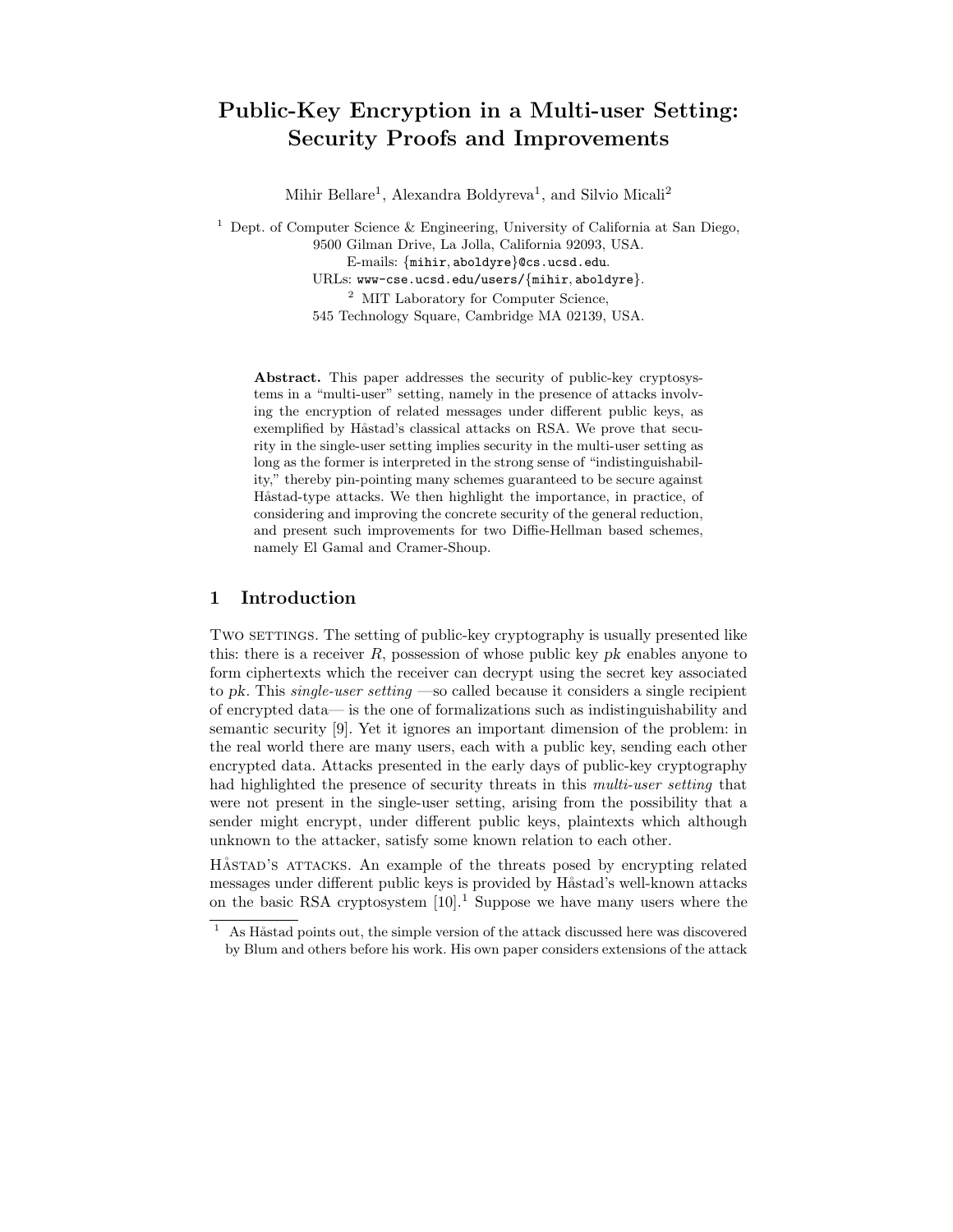public key of user  $U_i$  is an RSA modulus  $N_i$  and (for efficiency) all users use encryption exponent  $e = 3$ . Given a single ciphertext  $y_i = m^3 \mod N_i$ , the commonly accepted one-wayness of the RSA function implies that it is computationally infeasible for an adversary to recover the plaintext  $m$ . However, suppose now that a sender wants to securely transmit the same plaintext  $m$  to three different users, and does so by encrypting  $m$  under their respective public keys, producing ciphertexts  $y_1, y_2, y_3$  where  $y_i = m^3 \text{ mod } N_i$  for  $i = 1, 2, 3$ . Then an adversary given  $y_1, y_2, y_3$  can recover m. (Using the fact that  $N_1, N_2, N_3$  are relatively prime,  $y_1, y_2, y_3$  can be combined by Chinese remaindering to yield  $m^3$  mod  $N_1N_2N_3$ . But  $m^3 < N_1N_2N_3$  so m can now be recovered.)

Several counter-measures have been proposed, e.g. padding the message with random bits. The benefit of such measures is, however, unclear in that although they appear to thwart the specific known attacks, we have no guarantee of security against other similar attacks.

A GENERAL REDUCTION. The first and most basic question to address is whether it is possible to prove security against the kinds of attacks discussed above, and if so how and for which schemes. This question turns out to have a simple answer: the schemes permitting security proofs in the multi-user setting are exactly those permitting security proofs in the single-user setting, as long as we use "strongenough" notions of security in the two cases. What is "strong-enough"? Merely having the property that it is hard to recover the plaintext from a ciphertext is certainly not: basic RSA has this property, yet Håstad's attacks discussed above show it is not secure in the multi-user setting. Theorem 1 interprets "strong enough" for the single-user setting in the natural way: secure in the sense of indistinguishability of Goldwasser and Micali [9]. As to the multi-user setting, the notion used in the theorem is an appropriate extension of indistinguishability that takes into account the presence of multiple users and the possibility of an adversary seeing encryptions of related messages under different public keys. We prove the general reduction for security both under chosen-plaintext attack and chosen-ciphertext attack, in the sense that security under either type of attack in one setting implies security under the same type of attack in the other setting. (The analogous statement can be shown with regard to non-malleability [7] under chosen-plaintext attack, and a simple way to extend our proof to that setting is to exploit the characterization of [5].)

We view ourselves here as establishing what most theoreticians would have "expected" to be true. The proof is indeed simple, yet validating the prevailing intuition has several important elements and fruits beyond the obvious one of filling a gap in the literature, as we now discuss.

Immediate consequences. The above-mentioned results directly imply security guarantees in the multi-user setting for all schemes proven to meet the notion of indistinguishability, under the same assumptions that were used to establish indistinguishability. This includes practical schemes secure against chosen-

using lattice reduction [10]. For simplicity we will continue to use the term "Håstad's  $attack(s)"$  to refer to this body of cryptanalysis.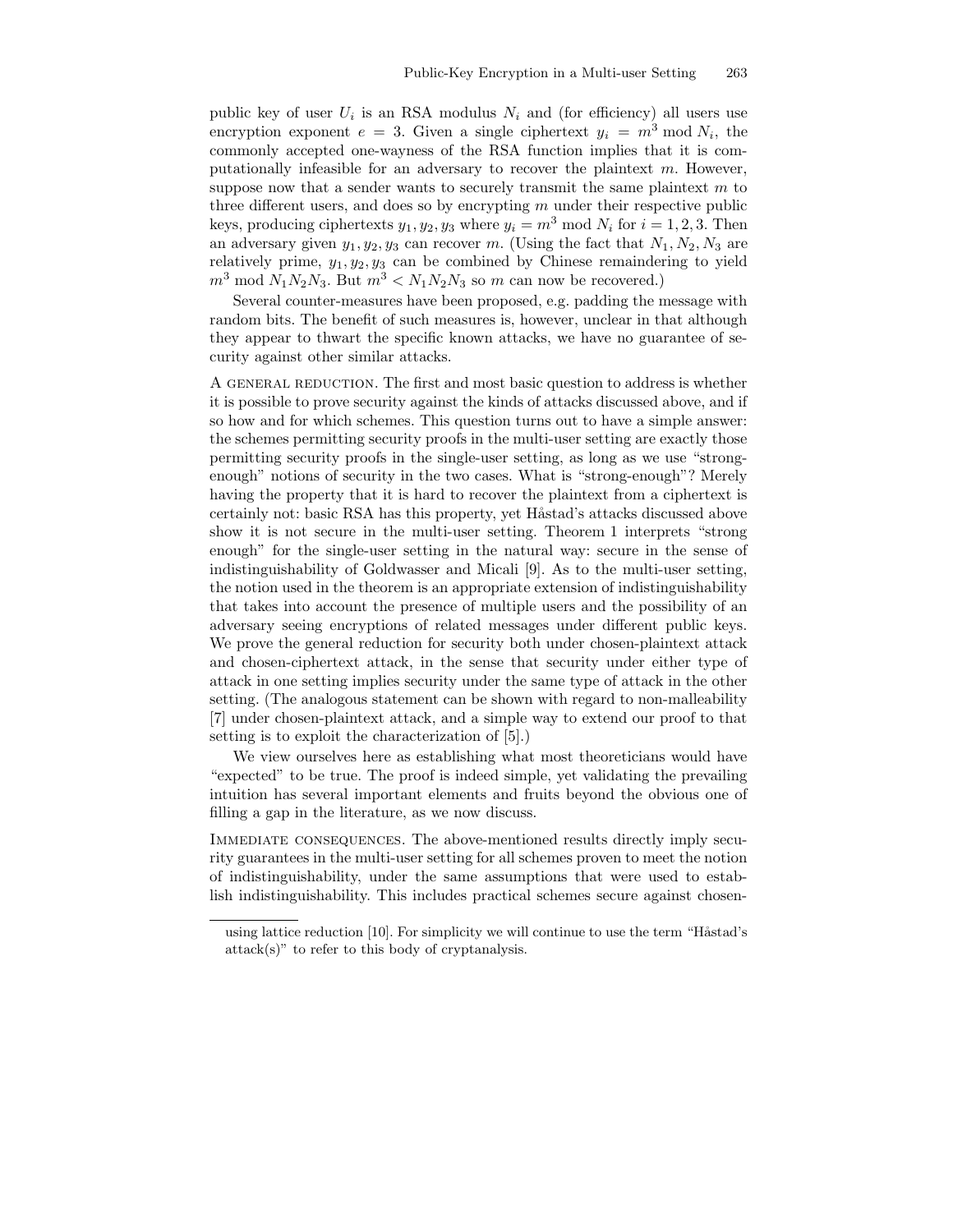plaintext attack [8], against chosen-ciphertext attack [6], and against chosenciphertext attack in the random oracle model [4, 12].

These results confirm the value of using strong, well-defined notions of security and help to emphasize this issue in practice. As we have seen, designers attempt to thwart Håstad-type attacks by specific counter-measures. Now we can say that the more productive route is to stick to schemes meeting notions of security such as indistinguishability. Designers are saved the trouble of explicitly considering attacks in the multi-user setting.

The model. The result requires, as mentioned above, the introduction of a new model and notion. We want to capture the possibility of an adversary seeing encryptions of related messages under different keys when the choice of the relation can be made by the adversary. To do this effectively and elegantly turns out to need some new definitional ideas. Very briefly —see Section 3 for a full discussion and formalization— the formalization introduces the idea of an adversary given (all public keys and) a list of "challenge encryption oracles," one per user, each oracle capable of encrypting one of two given equal-length messages, the choice of which being made according to a bit that although hidden from the adversary is the same for all oracles.<sup>2</sup> This obviates the need to explicitly consider relations amongst messages. This model is important because its use extends beyond Theorem 1, as we will see below.

Isn't simulation enough? It may appear at first glance that the implication (security in the single-user setting implies security in the multi-user setting for strong-enough notions of security) is true for a trivial reason: an adversary attacking one user can just simulate the other users, itself picking their public keys so that it knows the corresponding secret keys. This doesn't work, and misses the key element of the multi-user setting. Our concern is an adversary that sees ciphertexts of related messages under different keys. Given a challenge ciphertext of an unknown message under a target public key, a simulator cannot produce a ciphertext of a related message under a different public key, even if it knows the secret key corresponding to the second public key, because it does not know the original message. Indeed, our proof does not proceed by this type of simulation.

THE NEED FOR CONCRETE SECURITY IMPROVEMENTS. Perhaps the most important impact of the general reduction of Theorem 1 is the manner in which it leads us to see the practical importance of concrete security issues and improvements for the multi-user setting.

Suppose we have a system of n users in which each user encrypts up to  $q_e$ messages. We fix a public-key cryptosystem  $\mathcal{PE}$  used by all users. Theorem 1 says that the maximum probability that an adversary with running time  $t$  can

<sup>2</sup> An encryption oracle is used in definitions of security for private-key encryption [3] because there the encryption key is secret, meaning not given to the adversary. One might imagine that oracles performing encryption are unnecessary in the public-key case because the adversary knows the public keys: can't it just encrypt on its own? Not when the message in question is a challenge one which it doesn't know, as in our setting.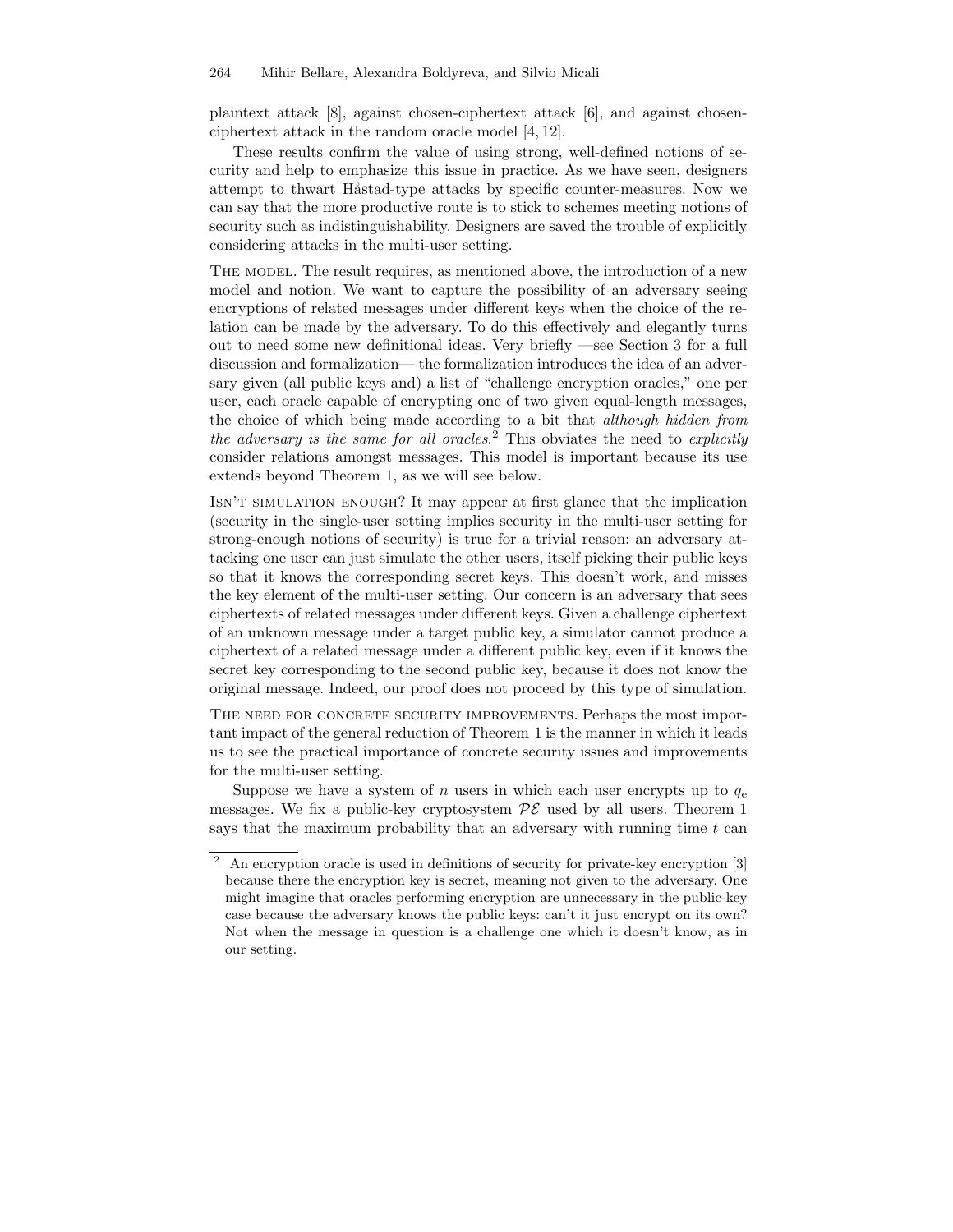compromise security in the multi-user setting —this in the sense of our definition discussed above— is at most  $q_{e}n$  times the maximum probability that an adversary with running time closely related to  $t$  can compromise security in the standard sense of indistinguishability. Notationally,  $\mathsf{Adv}_{\mathcal{PE},I}^{n-cpa}(t,q_e) \leq q_e n \cdot \mathsf{Adv}_{\mathcal{PE},I}^{1-cpa}(t')$ where  $t' \approx t$ . (Here I represents any possible information common to all users and should be ignored at a first reading, and the technical term for the "maximum breaking probabilities" represented by the notation is "advantage".) It follows that if any poly-time adversary has negligible success probability in the single-user setting, the same is true in the multi-user setting. This corollary is what we have interpreted above as saying that "the schemes secure in the singleuser setting are exactly those secure in the multi-user setting". However, what this theorem highlights is that the advantage in the multi-user setting may be more than that in the single-user setting by a factor of  $q_{e}n$ . Security can degrade linearly as we add more users to the system and also as the users encrypt more data. The practical impact of this is considerable, and in the full version of this work [2] we illustrate this with some numerical examples that are omitted here due to lack of space.

We prove in Proposition 1 that there is no general reduction better than ours: if there is any secure scheme, there is also one whose advantage in the two settings provably differs by a factor of  $q_{e}n$ . So we can't expect to reduce the security loss in general. But we can still hope that there are specific schemes for which the security degrades less quickly as we add more users to the system. These schemes become attractive in practice because for a fixed level of security they have lower computational cost than schemes not permitting such improved reductions. We next point to two popular schemes for which we can provide new security reductions illustrating such improvements.

El Gamal. The El Gamal scheme in a group of prime order can be proven to have the property of indistinguishability under chosen-plaintext attack (in the single-user setting) under the assumption that the decision Diffie-Hellman (DDH) problem is hard. (This simple observation is made for example in [11, 6]). The reduction is essentially tight, meaning that the maximum probability that an adversary of time-complexity  $t$  can compromise the security of the El Gamal scheme in the single-user setting is within a constant factor of the probability of solving the DDH problem in comparable time. Theorem 1 then implies that the maximum probability of breaking the El Gamal scheme under chosen-plaintext attack in the presence of n users each encrypting  $q_e$  messages is bounded by  $2q_{e}n$  times the probability of solving the DDH problem in comparable time. We show in Theorem 2 that via an improved reduction the factor of  $q_{e}n$  can be essentially eliminated. In other words, the maximum probability of breaking the El Gamal scheme under chosen-plaintext attack, even in the presence of n users each encrypting  $q_e$  messages, remains tightly related to the probability of solving the DDH problem in comparable time.

Our reduction exploits a self-reducibility property of the decisional Diffie-Hellman problem due to Stadler and Naor-Reingold [15, 11], and a variant thereof that was also independently noted by Shoup [14]. See Lemma 1.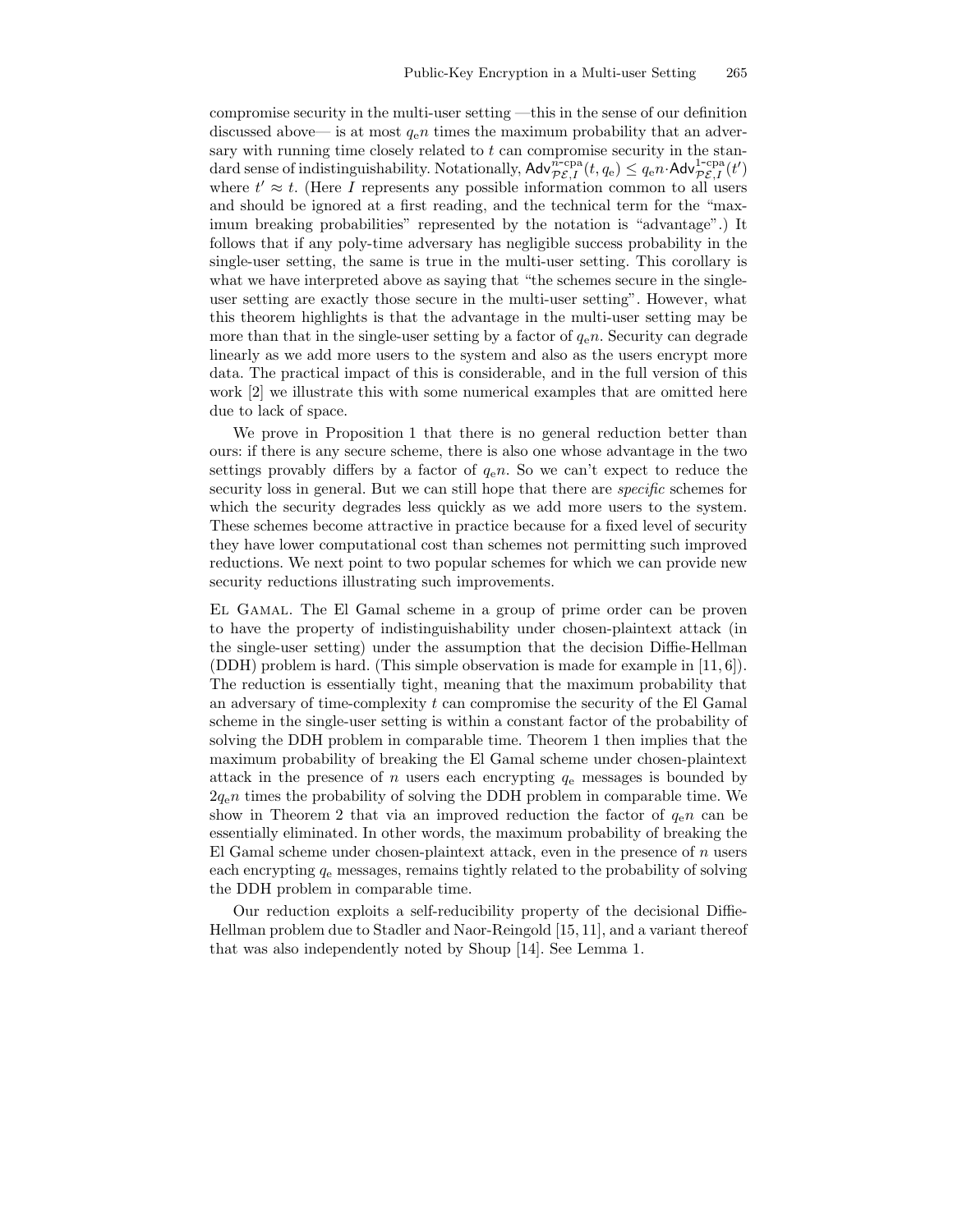Cramer-Shoup. The Cramer-Shoup scheme [6] is shown to achieve indistinguishability under chosen-ciphertext attack (in the single-user setting) assuming the DDH problem is hard. Their reduction of the security of their scheme to that of the DDH problem is essentially tight. Applying our general result to bound the advantage in the multi-user setting would indicate degradation of security by a factor of  $q_{e}n$ . We present in Theorem 3 an improved reduction which (roughly speaking) reduces the factor of  $q_{e}n$  to a factor of  $q_{e}$  only. Thus the maximum probability of breaking the Cramer-Shoup scheme under chosen-ciphertext attack, in the presence of n users, each encrypting  $q_e$  messages, is about the same as is proved if there was only one user encrypting  $q_e$  messages. (The result is not as strong as for El Gamal because we have not eliminated the factor of  $q_{e}$ , but this is an open problem even when there is only one user.) This new result exploits Lemma 1 and features of the proof of security for the single-user case given in [6].

DISCUSSION AND RELATED WORK. A special case of interest in these results is when  $n = 1$ . Meaning we are back in the single-user setting, but are looking at an extension of the notion of indistinguishability in which one considers the encryption of up to  $q_e$  messages. Our results provide improved security for the El Gamal scheme in this setting.

The questions raised here can also be raised in the private-key setting: what happens there when there are many users? The ideas of the current work are easily transfered. The definitions of [3] for the single-user case can be adapted to the multi-user case using the ideas in Section 3. The analogue of Theorem 1 for the private-key setting is then easily proven.

Baudron, Pointcheval and Stern have independently considered the problem of public-key encryption in the multi-user setting [1]. Their notion of security for the multi-user setting —also proved to be polynomially-equivalent to the standard notion of single-user indistinguishability— is slightly different from ours. They do not consider concrete-security or any specific schemes. (The difference in the notions is that they do not use the idea of encryption oracles; rather, their adversary must output a pair of vectors of plaintexts and get back as challenge a corresponding vector of ciphertexts. This makes their model weaker since the adversary does not have adaptive power. If only polynomial-security is considered, their notion, ours and the single-user one are all equivalent, but when concrete security is considered, our notion is stronger.)

## 2 Definitions

We specify a concrete-security version of the standard notion of security of a public-key encryption scheme in the sense of indistinguishability. We consider both chosen-plaintext and chosen-ciphertext attacks.

First recall that a *public-key encryption scheme*  $\mathcal{PE} = (\mathcal{K}, \mathcal{E}, \mathcal{D})$  consists of three algorithms. The key generation algorithm  $K$  is a randomized algorithm that takes as input some global information I and returns a pair  $(pk, sk)$  of keys, the public key and matching secret key, respectively; we write  $(pk, sk) \stackrel{R}{\leftarrow}$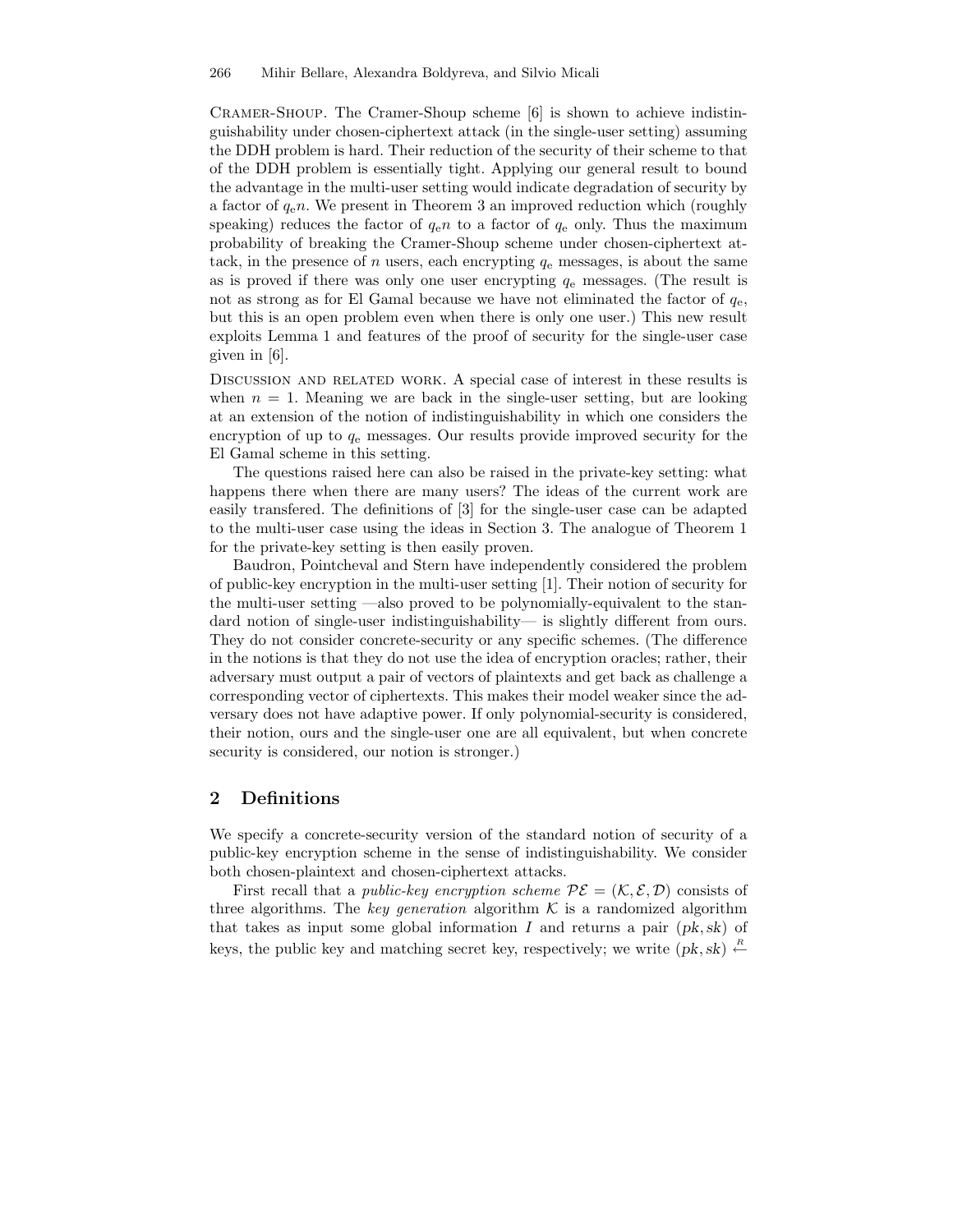$\mathcal{K}(I)$ . (Here I includes a security parameter, and perhaps other information. For example in a Diffie-Hellman based scheme, I might include a global prime number and generator of a group which all parties use to create their keys.) The encryption algorithm  $\mathcal E$  is a randomized algorithm that takes the public key pk and a plaintext M to return a ciphertext C; we write  $C \stackrel{R}{\leftarrow} \mathcal{E}_{pk}(M)$ . The *decryption* algorithm  $D$  is a deterministic algorithm that takes the secret key sk and a ciphertext  $C$  to return the corresponding plaintext  $M$ ; we write  $M \leftarrow \mathcal{D}_{sk}(C)$ . Associated to each public key pk is a message space MsgSp(pk) from which M is allowed to be drawn. We require that  $\mathcal{D}_{sk}(\mathcal{E}_{pk}(M)) = M$  for all  $M \in \text{MsgSp}(pk)$ .

An adversary B runs in two stages. In the "find" stage it takes the public key and outputs two equal length messages  $m_0, m_1$  together with some state information  $s$ . In the "guess" stage it gets a challenge ciphertext  $C$  formed by encrypting a random one of the two messages, and must say which message was chosen. Below the superscript of "1" indicates that we are in the single-user setting, meaning that although there may be many senders, only one person holds a public key and is the recipient of encrypted information. In the case of a chosen-ciphertext attack the adversary gets an oracle for  $\mathcal{D}_{sk}(\cdot)$  and is allowed to invoke it on any point with the restriction of not querying the challenge ciphertext during the guess stage [13].

**Definition 1.** [Indistinguishability of encryptions] Let  $\mathcal{PE} = (\mathcal{K}, \mathcal{E}, \mathcal{D})$  be a public-key encryption scheme. Let  $B_{\text{cpa}}$ ,  $B_{\text{cca}}$  be adversaries where the latter has access to an oracle. Let I be some initial information string. For  $b = 0, 1$ define the experiments

Experiment  $\mathrm{Exp}_{\mathcal{PE},I}^{\mathrm{1-cpa}}(B_{\mathrm{cpa}},b)$  $(pk, sk) \leftarrow \mathcal{K}(I)$  $(m_0, m_1, s) \leftarrow B_{\text{cpa}}(\text{find}, I, pk)$  $C\stackrel{R}{\leftarrow}\mathcal{E}_{pk}(m_b)$  $d \leftarrow B_{\mathrm{cpa}}(\mathsf{guess}, C, s)$  ${\tt Return}$   $d$ Experiment  $\mathrm{Exp}_{\mathcal{PE},I}^{1\textrm{-}\mathrm{cca}}(B_{\mathrm{cca}},b)$  $(pk, sk) \leftarrow \mathcal{K}(I)$  $(m_0, m_1, s) \leftarrow B_{\text{cca}}^{\mathcal{D}_{\text{sk}}(\cdot)}(\text{find}, I, pk)$  $C\stackrel{R}{\leftarrow}\mathcal{E}_{pk}(m_b)$  $d \leftarrow B_{\text{cca}}^{\mathcal{D}_{\text{sk}}(\cdot)}(\text{guess}, C, s)$  ${\tt Return}$   $d$ 

It is mandated that  $|m_0| = |m_1|$  above. We require that  $B_{\text{cca}}$  not make oracle query C in the guess stage. We define the *advantage* of  $B_{\text{cpa}}$  and  $B_{\text{cca}}$ , respectively, as follows:

$$
\begin{aligned} &\mathsf{Adv}_{\mathcal{PE},I}^{1-\mathrm{cpa}}(B_{\mathrm{cpa}})=\Pr\Big[\mathop{\mathbf{Exp}}\nolimits_{\mathcal{PE},I}^{1-\mathrm{cpa}}(B_{\mathrm{cpa}},0)=0\Big]-\Pr\Big[\mathop{\mathbf{Exp}}\nolimits_{\mathcal{PE},I}^{1-\mathrm{cpa}}(B_{\mathrm{cpa}},1)=0\Big] \\ &\mathsf{Adv}_{\mathcal{PE},I}^{1-\mathrm{cca}}(B_{\mathrm{cca}})=\Pr\big[\mathop{\mathbf{Exp}}\nolimits_{\mathcal{PE},I}^{1-\mathrm{cca}}(B_{\mathrm{cca}},0)=0\big]-\Pr\big[\mathop{\mathbf{Exp}}\nolimits_{\mathcal{PE},I}^{1-\mathrm{cca}}(B_{\mathrm{cca}},1)=0\big]\Big]. \end{aligned}
$$

We define the *advantage function of the scheme for privacy under chosen-plaintext* (resp. chosen-ciphertext) attacks in the single-user setting as follows. For any  $t, q<sub>d</sub>, let$ 

$$
\begin{aligned} \mathsf{Adv}_{\mathcal{PE},I}^{1-\text{cpa}}(t) &= \max_{B_{\text{cpa}}} \left\{\, \mathsf{Adv}_{\mathcal{PE},I}^{1-\text{cpa}}(B_{\text{cpa}}) \, \right\} \\ \mathsf{Adv}_{\mathcal{PE},I}^{1-\text{cca}}(t,q_{\text{d}}) &= \max_{B_{\text{cca}}} \left\{\, \mathsf{Adv}_{\mathcal{PE},I}^{1-\text{cca}}(B_{\text{cca}}) \, \right\} \end{aligned}
$$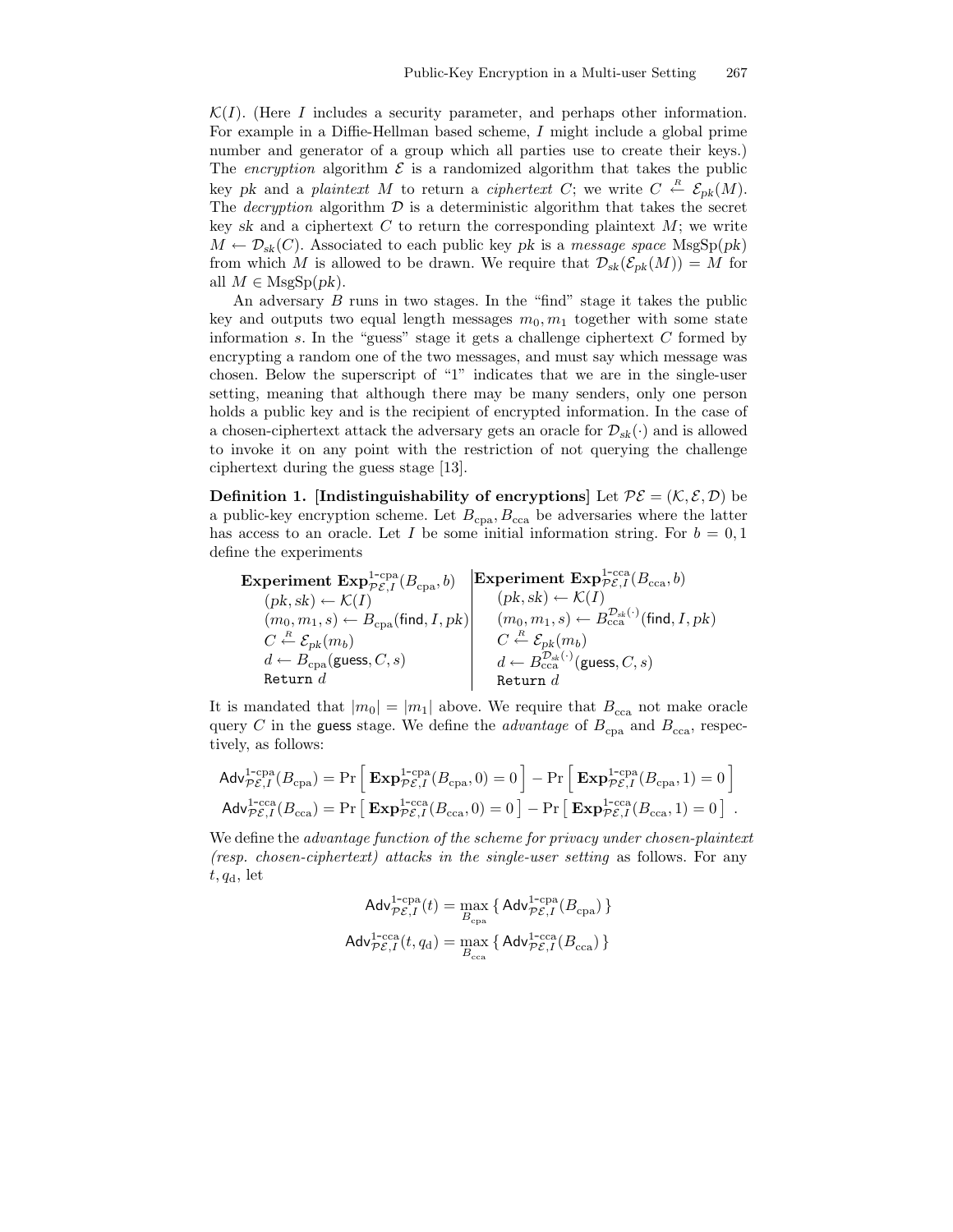where the maximum is over all  $B_{\text{cpa}}$ ,  $B_{\text{cca}}$  with "time-complexity" t, and, in the case of  $B_{\text{cca}}$ , also making at most  $q_d$  queries to the  $\mathcal{D}_{sk}(\cdot)$  oracle.

The "time-complexity" is the worst case execution time of the associated experiment plus the size of the code of the adversary, in some fixed RAM model of computation. (Note that the execution time refers to the entire experiment, not just the adversary. In particular, it includes the time for key generation, challenge generation, and computation of responses to oracle queries if any.) The same convention is used for all other definitions in this paper and will not be explicitly mentioned again. The advantage function is the maximum likelihood of the security of the encryption scheme  $\mathcal{P}\mathcal{E}$  being compromised by an adversary, using the indicated resources, and with respect to the indicated measure of security.

**Definition 2.** We say that  $\mathcal{PE}$  is polynomially-secure against chosen-plaintext attack (resp. chosen-ciphertext attack) in the single-user setting if  $\text{Adv}_{\mathcal{PE},I}^{\text{1-cpa}}(B)$ (resp.  $\mathsf{Adv}_{\mathcal{PE},I}^{1-\text{cca}}(B)$ ) is negligible for any probabilistic, poly-time adversary B.

Here complexity is measured as a function of a security parameter that is contained in the global input  $I$ . If  $I$  consists of more than a security parameter (as in the El Gamal scheme), we fix a probabilistic generator for this information and the probability includes the choices of this generator.

### 3 Security in the multi-user setting

We envision a set of *n* users. All users use a common, fixed cryptosystem  $P\mathcal{E} =$  $(K, \mathcal{E}, \mathcal{D})$ . User *i* has a public key  $pk_i$  and holds the matching secret key  $sk_i$ . It is assumed that each user has an authentic copy of the public keys of all other users.

As with any model for security we need to consider attacks (what the adversary is allowed to do) and success measures (when is the adversary considered successful). The adversary is given the global information  $I$  and also the public keys of all users. The main novel concern is that the attack model must capture the possibility of an adversary obtaining encryptions of related messages under different keys. To have a strong notion of security, we will allow the adversary to choose how the messages are related, and under which keys they are encrypted. For simplicity we first address chosen-plaintext attacks only.

SOME INTUITION. To get a start on the modeling, consider the following game. We imagine that a message  $m$  is chosen at random from some known distribution, and the adversary is provided with  $\mathcal{E}_{pk_1}(m)$ , a ciphertext of m under the public key of user 1. The adversary's job is to compute some partial information about  $m$ . To do this, it may, for example, like to see an encryption of  $m$  under pk<sup>3</sup> . We allow it to ask for such an encryption. More generally, it may want to see an encryption of the bitwise complement of  $m$  under yet another key, or perhaps the encryption of an even more complex function of  $m$ . We could capture this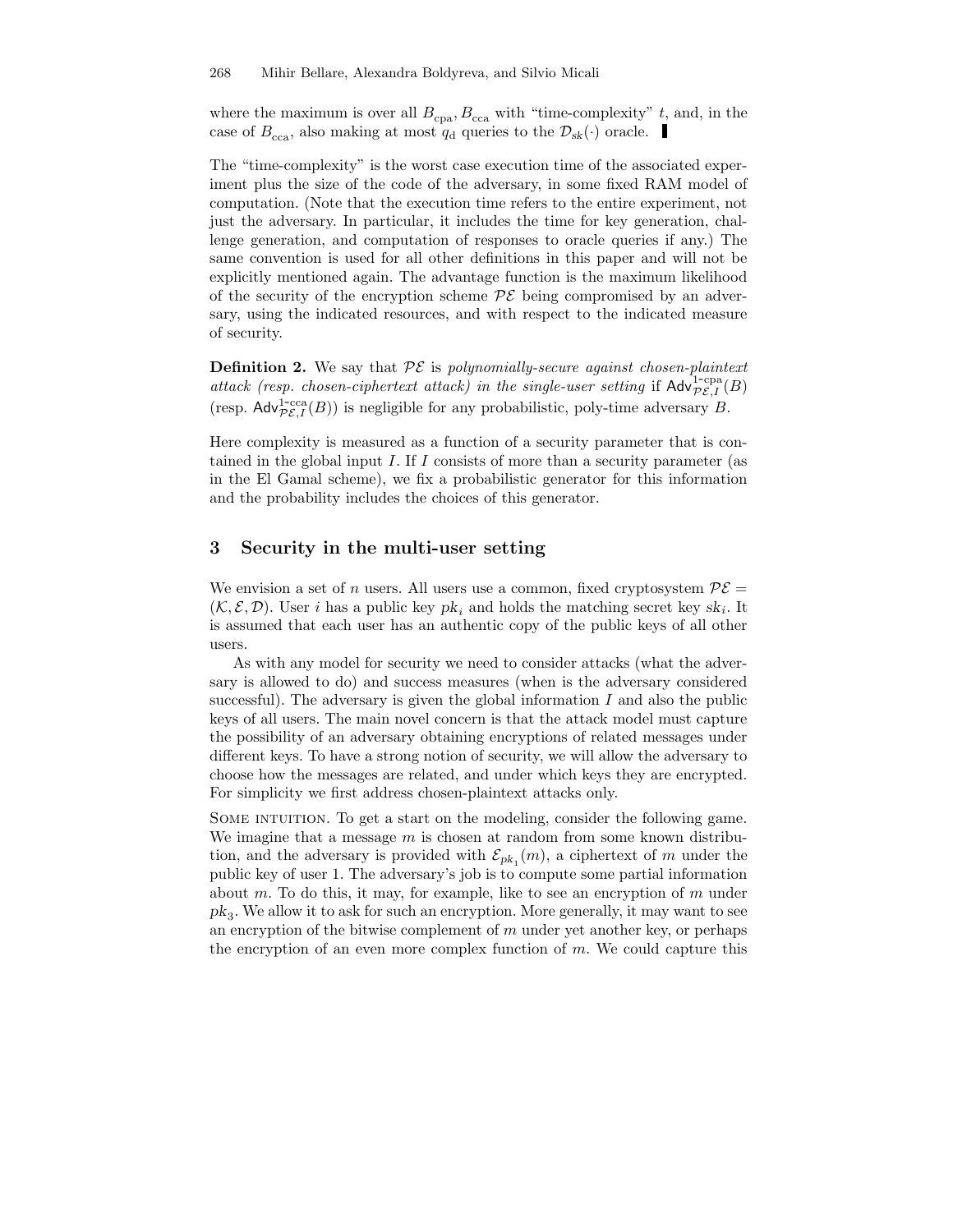by allowing the adversary to specify a polynomial-time "message modification function"  $\Delta$  and a user index j, and obtain in response  $\mathcal{E}_{pk_j}(\Delta(m))$ , a ciphertext of the result of applying the modification function to the challenge message. After many such queries, the adversary must output a guess of some partial information about  $m$  and wins if it can do this with non-trivial advantage. Appropriately generalized, these ideas can be used to produce a semantic-security type notion of security for the multi-user setting, but, as should be evident even from our brief discussion here, it would be relatively complex. We prefer an indistinguishability version because it is simpler and extends more easily to a concrete security setting. It is nonetheless useful to discuss the semantic security setting because here we model the attacks in which we are interested in a direct way that helps provide intuition.

Indistinguishability based approach. The adversary is provided with all the public keys. But unlike in the single-user indistinguishability setting of Section 2, it will not run in two phases, and there will be no single challenge ciphertext. Rather the adversary is provided with n different oracles  $\mathcal{O}_1, \ldots, \mathcal{O}_n$ . Oracle *i* takes as input any pair  $m_0, m_1$  of messages (of equal length) and computes and returns a ciphertext  $\mathcal{E}_{pk_i}(m_b)$ . The challenge bit b here (obviously not explicitly given to the adversary) is chosen only once at the beginning of the experiment and is the same across all oracles and queries. The adversary's success is measured by its advantage in predicting b.

We suggest that this simple model in fact captures encryption of related messages under different keys; the statement in the italicized text above is crucial in this regard. The possibility of the adversary's choosing the relations between encrypted messages is captured implicitly; we do not have to worry about explicitly specifying message modification functions.

THE FORMAL DEFINITION. Formally, the *left or right selector* is the map  $LR$ defined by  $LR(m_0, m_1, b) = m_b$  for all equal-length strings  $m_0, m_1$ , and for any  $b \in \{0,1\}$ . The adversary A is given n oracles, which we call LR (left-or-right) encryption oracles,

$$
\mathcal{E}_{pk_1}(\text{LR}(\cdot,\cdot,b)), \ldots, \mathcal{E}_{pk_n}(\text{LR}(\cdot,\cdot,b))
$$

where  $pk_i$  is a public key of the encryption scheme and b is a bit whose value is unknown to the adversary. (LR oracles were first defined by [3] in the symmetric setting.) The oracle  $\mathcal{E}_{pk_i}(\text{LR}(\cdot,\cdot,b))$ , given query  $(m_0, m_1)$  where  $m_0, m_1 \in$  $\text{MsgSp}(pk_i)$  must have equal length, first sets  $m_b \leftarrow \text{LR}(m_0, m_1, b)$ , meaning  $m_b$ is one of the two query messages, as dictated by bit b. Next the oracle encrypts  $m_b$ , setting  $C \leftarrow \mathcal{E}_{pk_i}(m_b)$  and returns C as the answer to the oracle query. The adversary also gets as input the public keys and the global information I.

In the case of a chosen-ciphertext attack the adversary is also given a decryption oracle with respect to each of the n public keys. Note we must disallow a query C to  $\mathcal{D}_{sk_i}(\cdot)$  if C is an output of oracle  $\mathcal{E}_{pk_i}(\text{LR}(\cdot,\cdot,b))$ . This is necessary for meaningfulness since if such a query is allowed  $b$  is easily computed, and moreover disallowing such queries seems the least limitation we can impose,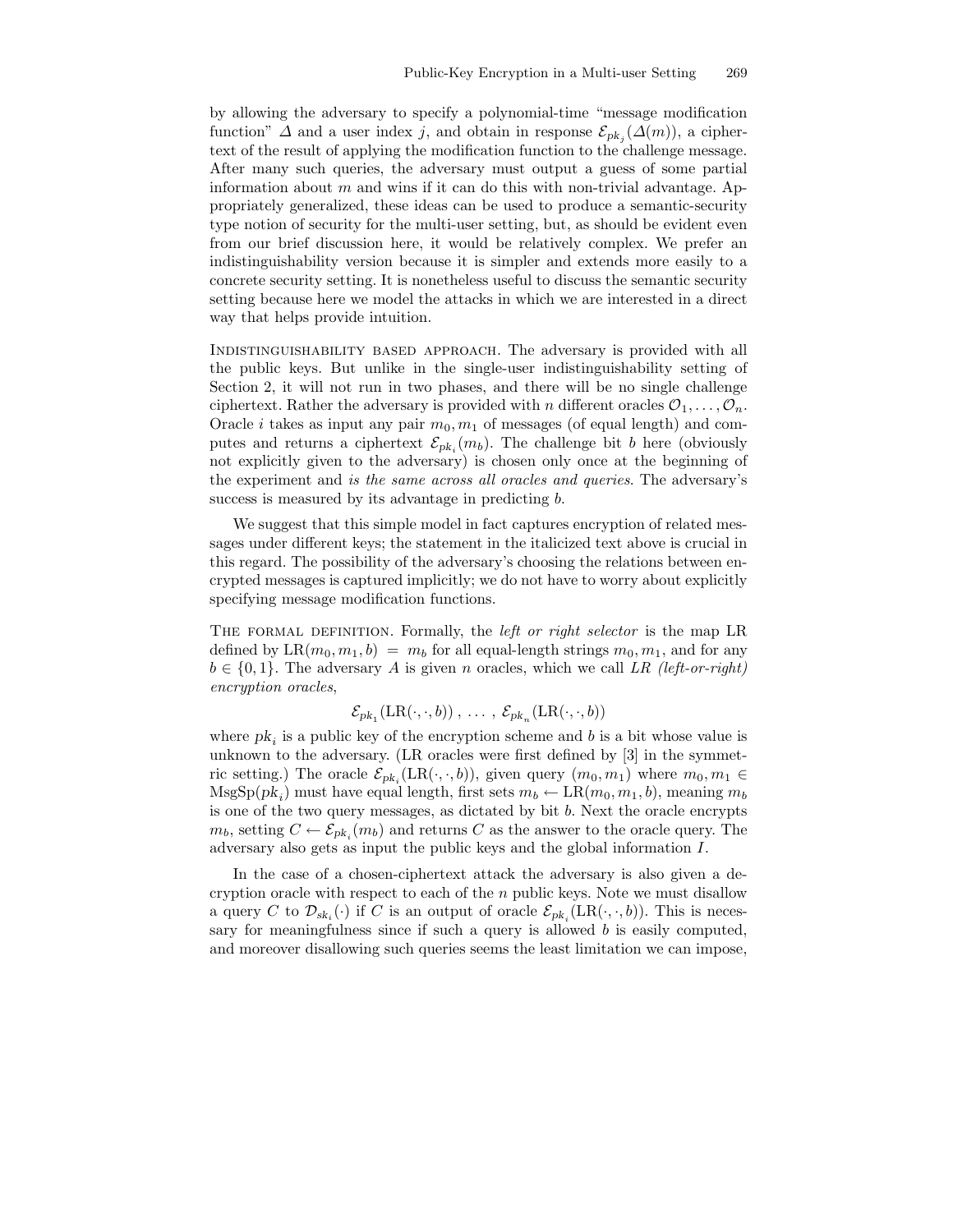meaning the adversary has the maximum meaningful power. Below we indicate the number  $n$  of users as a superscript.

**Definition 3.** Let  $\mathcal{PE} = (\mathcal{K}, \mathcal{E}, \mathcal{D})$  be a public-key encryption scheme. Let  $A_{\text{cna}}$ ,  $A_{\text{cca}}$  be adversaries. Both have access to  $n \geq 1$  oracles, each of which takes as input any two strings of equal length, and  $A_{\text{cca}}$  has access to an additional n oracles each of which take a single input. Let  $I$  be some initial information string. For  $b = 0, 1$  define the experiments:

```
Experiment \mathrm{Exp}_{\mathcal{PE},I}^{n\text{-cpa}}(A_{\mathrm{cpa}},b)For i=1,\ldots,n do (\text{pk}_i,\text{sk}_i) \leftarrow \mathcal{K}(I) EndFor
        d \leftarrow A_{\text{cpa}}^{\mathcal{E}_{pk_1}(\text{LR}(\cdot,\cdot,b)),...,\mathcal{E}_{pk_n}(\text{LR}(\cdot,\cdot,b))}(I,pk_1,\ldots,pk_n) \, ; \,\, \text{Return}\,\, dExperiment \mathrm{Exp}_{\mathcal{PE},I}^{n\text{-}\mathrm{cca}}(A_{\mathrm{cca}},b)For i=1,\ldots,n do (\text{pk}_i,\text{sk}_i) \leftarrow \mathcal{K}(I) EndFor
        d \leftarrow A_{\text{cca}}^{\mathcal{E}_{pk_1}(\text{LR}(\cdot,\cdot,b)),...,\mathcal{E}_{pk_n}(\text{LR}(\cdot,\cdot,b)),\mathcal{D}_{sk_1}(\cdot),...,\mathcal{D}_{sk_n}(\cdot)}(I,pk_1,\ldots,pk_n){\tt Return} d
```
It is mandated that a query to any LR oracle consists of two messages of equal length and that for each  $i = 1, ..., n$  adversary  $A_{\text{cca}}$  does not query  $\mathcal{D}_{sk_i}(\cdot)$  on an output of  $\mathcal{E}_{pk_i}(\text{LR}(\cdot,\cdot,b))$  We define the *advantage* of  $A_{\text{cpa}},$  and the *advantage* of  $A_{\text{cca}}$ , respectively, as follows:

$$
\begin{aligned} &\mathsf{Adv}_{\mathcal{PE},I}^{n\text{-cpa}}(A_\text{cpa}) = \Pr\Big[\,\mathbf{Exp}_{\mathcal{PE},I}^{n\text{-cpa}}(A_\text{cpa},0) = 0\,\Big] - \Pr\Big[\,\mathbf{Exp}_{\mathcal{PE},I}^{n\text{-cpa}}(A_\text{cpa},1) = 0\,\Big] \\ &\mathsf{Adv}_{\mathcal{PE},I}^{n\text{-ca}}(A_\text{cca}) = \Pr\big[\,\mathbf{Exp}_{\mathcal{PE},I}^{n\text{-ca}}(A_\text{cca},0) = 0\,\big] - \Pr\big[\,\mathbf{Exp}_{\mathcal{PE},I}^{n\text{-ca}}(A_\text{cca},1) = 0\,\big]\ . \end{aligned}
$$

We define the *advantage function of the scheme for privacy under chosen-plain*text (resp. chosen-ciphertext) attacks, in the multi-user setting, as follows. For any  $t, q_e, q_d$  let

$$
\mathsf{Adv}_{\mathcal{PE},I}^{n\text{-cpa}}(t,q_\mathrm{e}) = \max_{A_\mathrm{cpa}} \left\{ \mathsf{Adv}_{\mathcal{PE},I}^{n\text{-cpa}}(A_\mathrm{cpa}) \right\}
$$
\n
$$
\mathsf{Adv}_{\mathcal{PE},I}^{n\text{-cca}}(t,q_\mathrm{e},q_\mathrm{d}) = \max_{A_\mathrm{cca}} \left\{ \mathsf{Adv}_{\mathcal{PE},I}^{n\text{-cca}}(A_\mathrm{cca}) \right\}
$$

where the maximum is over all  $A_{\rm cpa}, A_{\rm cca}$  with "time-complexity"  $t,$  making at most  $q_e$  queries to each LR oracle, and, in the case of  $A_{cca}$ , also making at most  $q_d$  queries to each decryption oracle.

The advantage function is the maximum likelihood of the security of the symmetric encryption scheme  $\mathcal{P} \mathcal{E}$  being compromised by an adversary, using the indicated resources, and with respect to the indicated measure of security.

Remark 1. Notice that when  $n = q_e = 1$  in Definition 3, the adversary's capability is limited to seeing a ciphertext of one of two messages of its choice under a single target key. Thus Definition 3 with  $n = q_e = 1$  is equivalent to Definition 1. We can view Definition 3 as extending Definition 1 along two dimensions: the number of users and the number of messages encrypted by each user.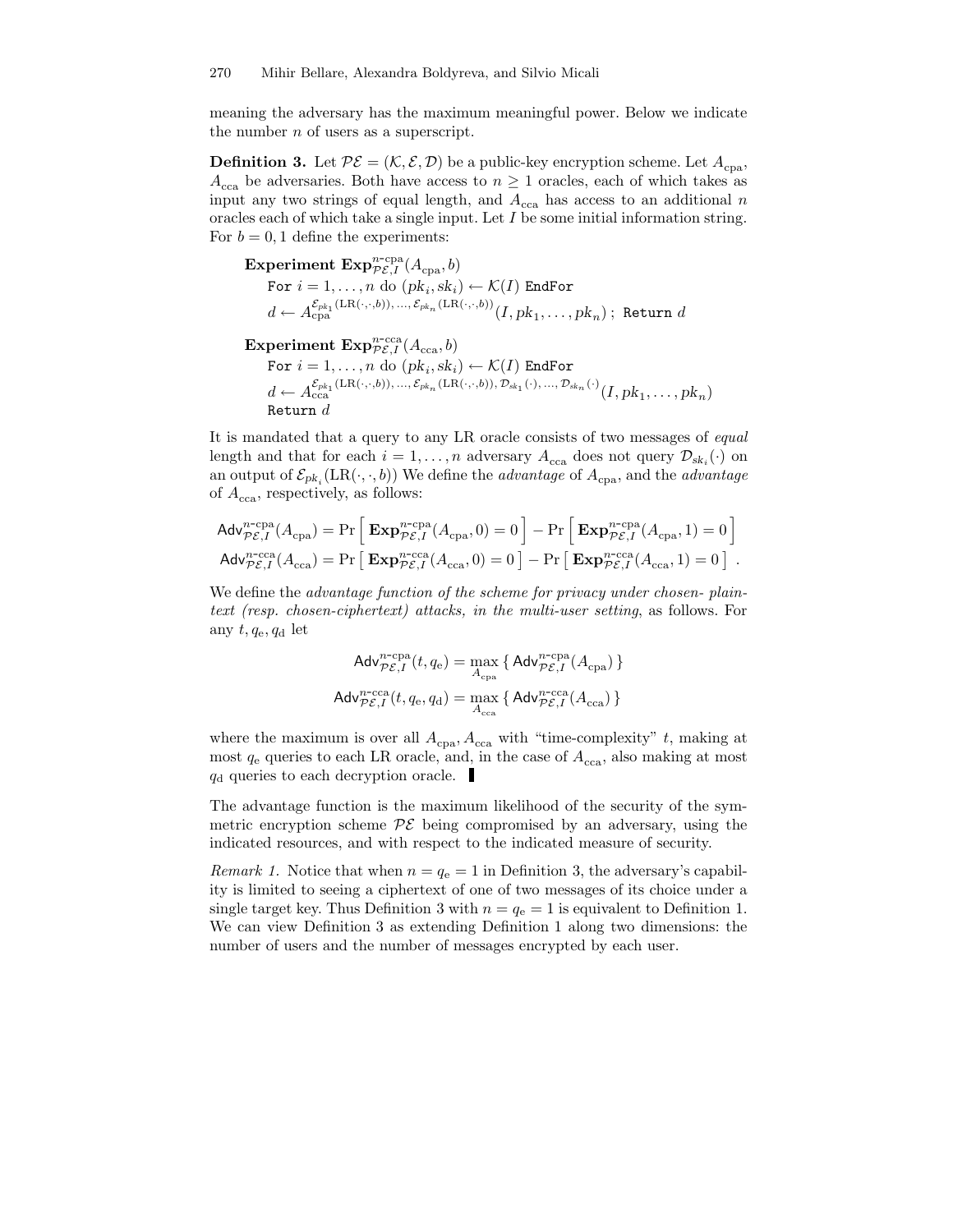**Definition 4.** We say that  $\mathcal{PE}$  is polynomially-secure against chosen-plaintext (resp. chosen-ciphertext) attack in the multi-user setting if  $\mathsf{Adv}_{\mathcal{PE},I}^{n-cpa}(A)$  (resp.  $\mathsf{Adv}_{\mathcal{PE},I}^{n\text{-}\mathrm{cca}}(A)$ ) is negligible for any probabilistic, poly-time adversary A and polynomial n.

Again complexity is measured as a function of a security parameter that is contained in the global input  $I$ , and the latter is generated by a fixed probabilistic polynomial-time generation algorithm if necessary.

### 4 A general reduction and its tightness

Fix a public-key encryption scheme  $\mathcal{P}\mathcal{E} = (\mathcal{K}, \mathcal{E}, \mathcal{D})$ . The following theorem says that the advantage of an adversary in breaking the scheme in a multi-user setting can be upper bounded by a function of the advantage of an adversary of comparable resources in breaking the scheme in the single-user setting. The factor in the bound is polynomial in the number  $n$  of users in the system and the number  $q_e$  of encryptions performed by each user, and the theorem is true for both chosen-plaintext attacks and chosen-ciphertext attacks. The proof of Theorem 1 is via a simple hybrid argument that is omitted here due to lack of space but can be found in the full version of this paper [2].

**Theorem 1.** Let  $\mathcal{PE} = (\mathcal{K}, \mathcal{E}, \mathcal{D})$  be a public-key encryption scheme. Let  $n, q_e, q_d$ , t be integers and I some initial information string. Then

$$
\mathsf{Adv}_{\mathcal{PE},I}^{n\text{-cpa}}(t,q_e) \leq q_{\mathrm{e}}n \cdot \mathsf{Adv}_{\mathcal{PE},I}^{1\text{-cpa}}(t')
$$
  

$$
\mathsf{Adv}_{\mathcal{PE},I}^{n\text{-cca}}(t,q_{\mathrm{e}},q_{\mathrm{d}}) \leq q_{\mathrm{e}}n \cdot \mathsf{Adv}_{\mathcal{PE},I}^{1\text{-cca}}(t',q_{\mathrm{d}})
$$

where  $t' = t + O(\log(q_e n)).$ 

The relation between the advantages being polynomial, we obviously have the following:

**Corollary 1.** Let  $\mathcal{PE} = (\mathcal{K}, \mathcal{E}, \mathcal{D})$  be a public-key encryption scheme that is polynomially-secure against chosen-plaintext (resp. chosen-ciphertext) attack in the single-user setting. Then  $\mathcal{P}\mathcal{E} = (\mathcal{K}, \mathcal{E}, \mathcal{D})$  is also polynomially-secure against chosen-plaintext (resp. chosen-ciphertext) attack in the multi-user setting.

Tightness of the bound. We present an example that shows that in general the bound of Theorem 1 is essentially tight. Obviously such a statement is vacuous if no secure schemes exist, so first assume one does, and call it  $\mathcal{PE}$ . We want to modify this into another scheme  $\mathcal{PE}'$  for which  $\text{Adv}_{\mathcal{PE}',I}^{\text{even}}(t, q_e)$  is  $\Omega(q_e n)$ times  $\mathsf{Adv}_{\mathcal{PE}',I}^{1-\text{cpa}}(t)$ . This will be our counter-example. The following proposition does this, modulo some technicalities. In reading it, think of  $\mathcal{PE}$  as being very good, so that  $\text{Adv}_{\mathcal{PE},I}^{1-\text{cpa}}(t)$  is essentially zero. With that interpretation we indeed have the claimed relation.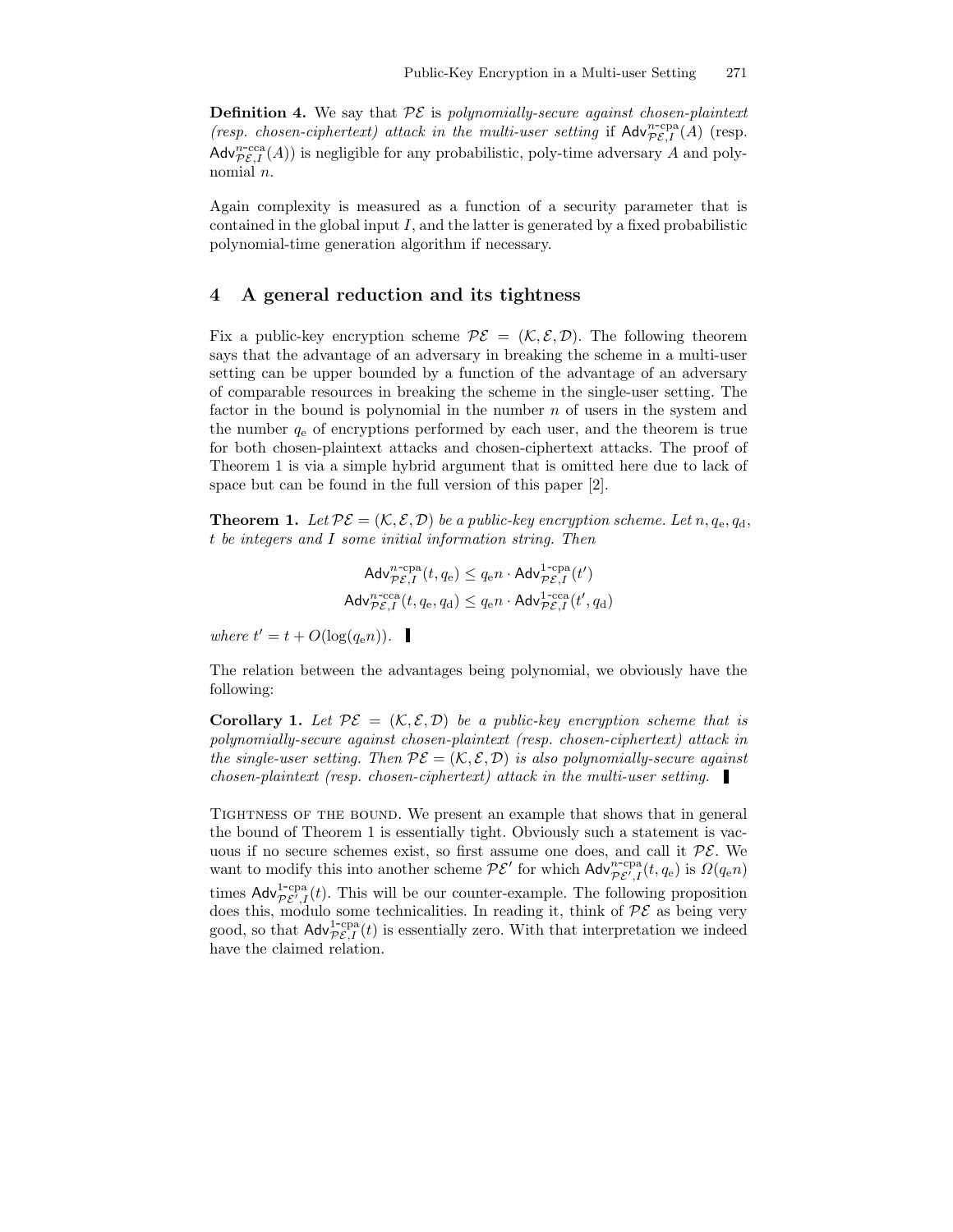**Proposition 1.** Given any public-key encryption scheme  $\mathcal{PE}$  and integers n,  $q_e$ we can design another public-key encryption  $\mathcal{P} \mathcal{E}'$  such that for any I and large enough t we have

$$
\mathsf{Adv}_{\mathcal{PE}',I}^{n\text{-cpa}}(t,q_e) \geq 0.6\ \ \text{and}\ \mathsf{Adv}_{\mathcal{PE}',I}^{1\text{-cpa}}(t) \leq \frac{1}{q_e n} + \mathsf{Adv}_{\mathcal{PE},I}^{1\text{-cpa}}(t)\ .\quad \blacksquare
$$

The proof of Proposition 1 is in [2]. An analogous result holds in the chosenciphertext attack case, and we omit it.

#### 5 Improved security for DH based schemes

The security of the schemes we consider is based on the hardness of the Decisional Diffie-Hellman (DDH) problem. Accordingly we begin with definitions for latter.

**Definition 5.** Let G be a group of a large prime order q and let q be a generator of G. Let D be an adversary that on input q, g and three elements  $X, Y, K \in G$ returns a bit. We consider the experiments

$$
\begin{array}{c|c|c} \text{Experiment}\; \mathbf{Exp}^{\text{ddh-real}}_{q,g}(D) & \text{Experiment}\; \mathbf{Exp}^{\text{ddh-rand}}_{q,g}(D) \\ x \stackrel{R}{\leftarrow} Z_q \, ; \; X \leftarrow g^x & x \stackrel{R}{\leftarrow} Z_q \, ; \; X \leftarrow g^x \\ y \stackrel{R}{\leftarrow} Z_q \, ; \; Y \leftarrow g^y & y \stackrel{R}{\leftarrow} Z_q \, ; \; Y \leftarrow g^y \\ K \stackrel{R}{\leftarrow} G & d \leftarrow D(q,g,X,Y,K) \\ \text{Return}\; d & \text{Return}\; d \\ \end{array}
$$

The advantage of D in solving the Decisional Diffie-Hellman (DDH) problem with respect to  $q, g$ , and the advantage of the DDH with respect to  $q, g$ , are defined, respectively, by

$$
\begin{aligned}\n\mathsf{Adv}_{q,g}^{\text{ddh}}(D) &= \Pr\left[\ \mathbf{Exp}_{q,g}^{\text{ddh}\text{-real}}(D) = 1 \ \right] - \Pr\left[\ \mathbf{Exp}_{q,g}^{\text{ddh}\text{-rand}}(D) = 1 \ \right] \\
\mathsf{Adv}_{q,g}^{\text{ddh}}(t) &= \max_{D} \left\{ \mathsf{Adv}_{q,g}^{\text{ddh}}(D) \ \right\}\n\end{aligned}
$$

where the maximum is over all  $D$  with "time-complexity"  $t$ .

The "time-complexity" of  $D$  is the maximum of the execution times of the two experiments  $\mathbf{Exp}_{q,g}^{\text{ddh-real}}(D)$  and  $\mathbf{Exp}_{q,g}^{\text{ddh-real}}(D)$ , plus the size of the code for D, all in our fixed RAM model of computation.

A common case is that G is a subgroup of order q of  $Z_p^*$  where p is a prime such that q divides  $p-1$ . But these days there is much interest in the use of Diffie-Hellman based encryption over elliptic curves, where  $G$  would be an appropriate elliptic curve group. Our setting is general enough to encompass both cases.

Our improvements exploit in part some self-reducibility properties of the DDH problem summarized in Lemma 1 below. The case  $x \neq 0$  below is noted in [15, Proposition 1] and [11, Lemma 3.2]. The variant with  $x = 0$  was noted independently in [14]. Below  $T_q^{\text{exp}}$  denotes the time needed to perform an exponentiation operation with respect to a base element in  $G$  and an exponent in  $Z_q$ , in our fixed RAM model of computation. A proof of Lemma 1 is in [2].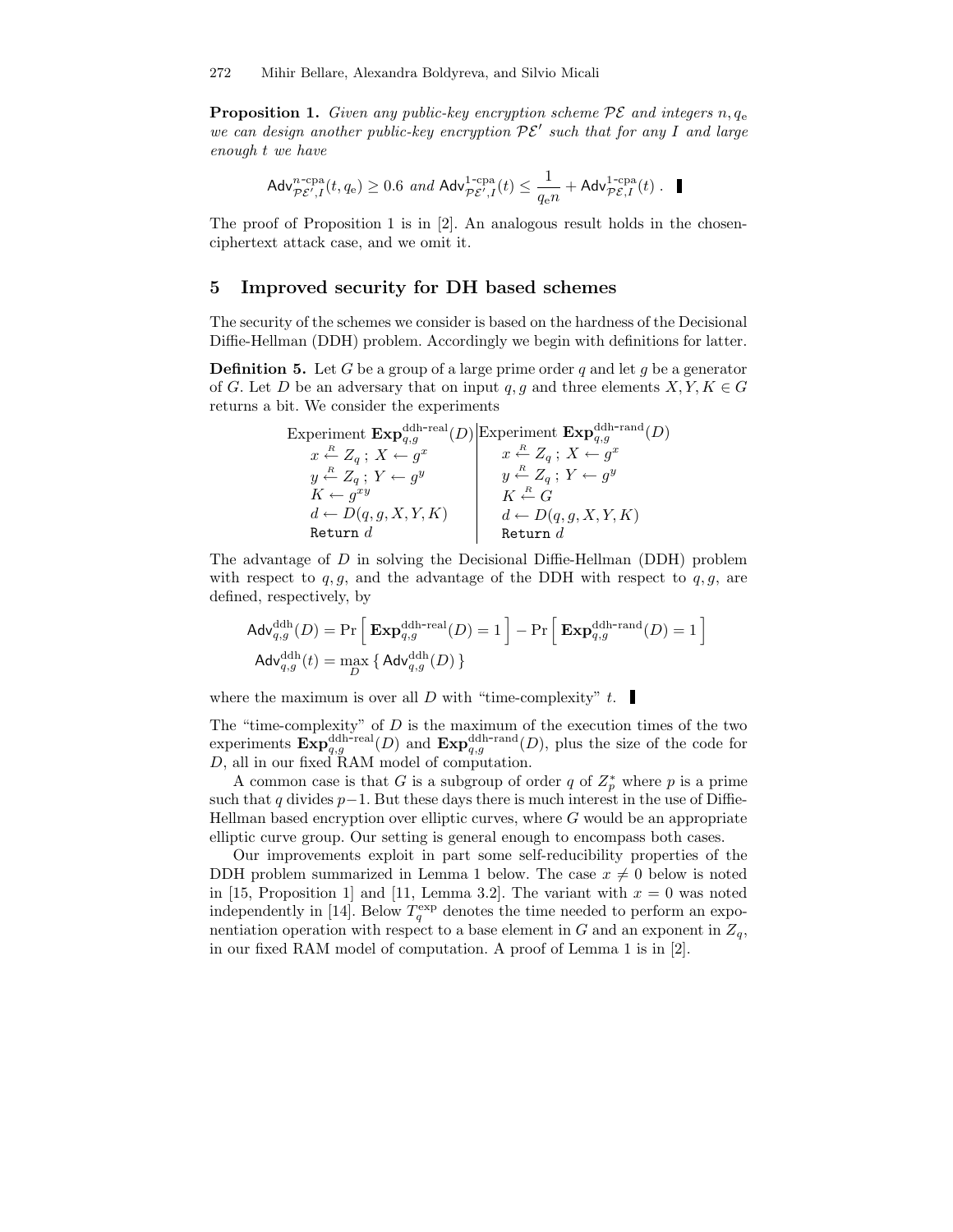**Lemma 1.** Let G be a group of a large prime order q and let q be a generator of G. There is a probabilistic algorithm R running in  $O(T_q^{\exp})$  time such for any  $a, b, c, x$  in  $Z_q$  the algorithm takes input  $q, g, g^a, g^b, g^c, x$  and returns a triple  $g^{a'}, g^{b'}, g^{c'}$  such that the properties represented by the following table are satisfied, where we read the row and column headings as conditions, and the table entries as the properties of the outputs under those conditions:

|                                      | $x=0$          | $x\neq 0$                                                               |
|--------------------------------------|----------------|-------------------------------------------------------------------------|
|                                      | $a'=a$         | $a'$ is random                                                          |
| $c = ab \bmod q$ <i>b'</i> is random |                | $\vert b' \rangle$ is random<br>$c' = a'b' \bmod q$ $c' = a'b' \bmod q$ |
|                                      | $a' = a$       | $a'$ is random                                                          |
| $c \neq ab \bmod q$                  | $b'$ is random | $\mid b' \text{ is random}$                                             |
|                                      | $c'$ is random | $c'$ is random                                                          |

Here random means distributed uniformly over  $Z_q$  independently of anything else.

El Gamal. As indicated above, our reduction of multi-user security to singleuser security is tight in general. Here we will obtain a much better result for a specific scheme, namely the El Gamal encryption scheme over a group of prime order, by exploiting Lemma 1. We fix a group  $G$  for which the decision Diffie-Hellman problem is hard and let  $q$  (a prime) be its size. Let  $q$  be a generator of G. The prime q and the generator q comprise the global information I for the El Gamal scheme. The algorithms describing the scheme  $\mathcal{EG} = (\mathcal{K}, \mathcal{E}, \mathcal{D})$  are depicted below. The message space associated to a public key  $(q, g, X)$  is the group  $G$  itself, with the understanding that all messages from  $G$  are properly encoded as strings of some common length whenever appropriate.

Algorithm 
$$
K(q, g)
$$
 Algorithm  $\mathcal{E}_{q,g,X}(M)$  Algorithm  $\mathcal{D}_{q,g,x}(Y,W)$   
\n $x \stackrel{R}{\leftarrow} Z_q$   
\n $X \leftarrow g^x$   
\n $Y \leftarrow g^y$   
\n $X \leftarrow (q, g, X)$   
\n $K \leftarrow X^y$   
\n $X \leftarrow (q, g, x)$   
\n $W \leftarrow KM$   
\nReturn  $(p, sk)$   
\nReturn  $(Y, W)$ 

We noted in Section 1 that the hardness of the DDH problem implies that the El Gamal scheme meets the standard notion of indistinguishability of encryptions (cf.[11, 6]), and the reduction is essentially tight:  $\text{Adv}_{\mathcal{EG},(q,g)}^{1-\text{cpa}}(t)$  is at most  $2\mathsf{Adv}_{q,g}^{\text{ddh}}(t)$ . We want to look at the security of the El Gamal scheme in the multi-user setting. Directly applying Theorem 1 in conjunction with the above would tell us that

$$
\mathsf{Adv}_{\mathcal{EG},(q,g)}^{\text{$n$-cpa}}(t, q_e) \leq 2q_e n \cdot \mathsf{Adv}_{q,g}^{\text{ddh}}(t') \tag{1}
$$

where  $t' = t + O(\log(q_e n))$ . This is enough to see that polynomial security of the DDH problem implies polynomial security of El Gamal in the multi-user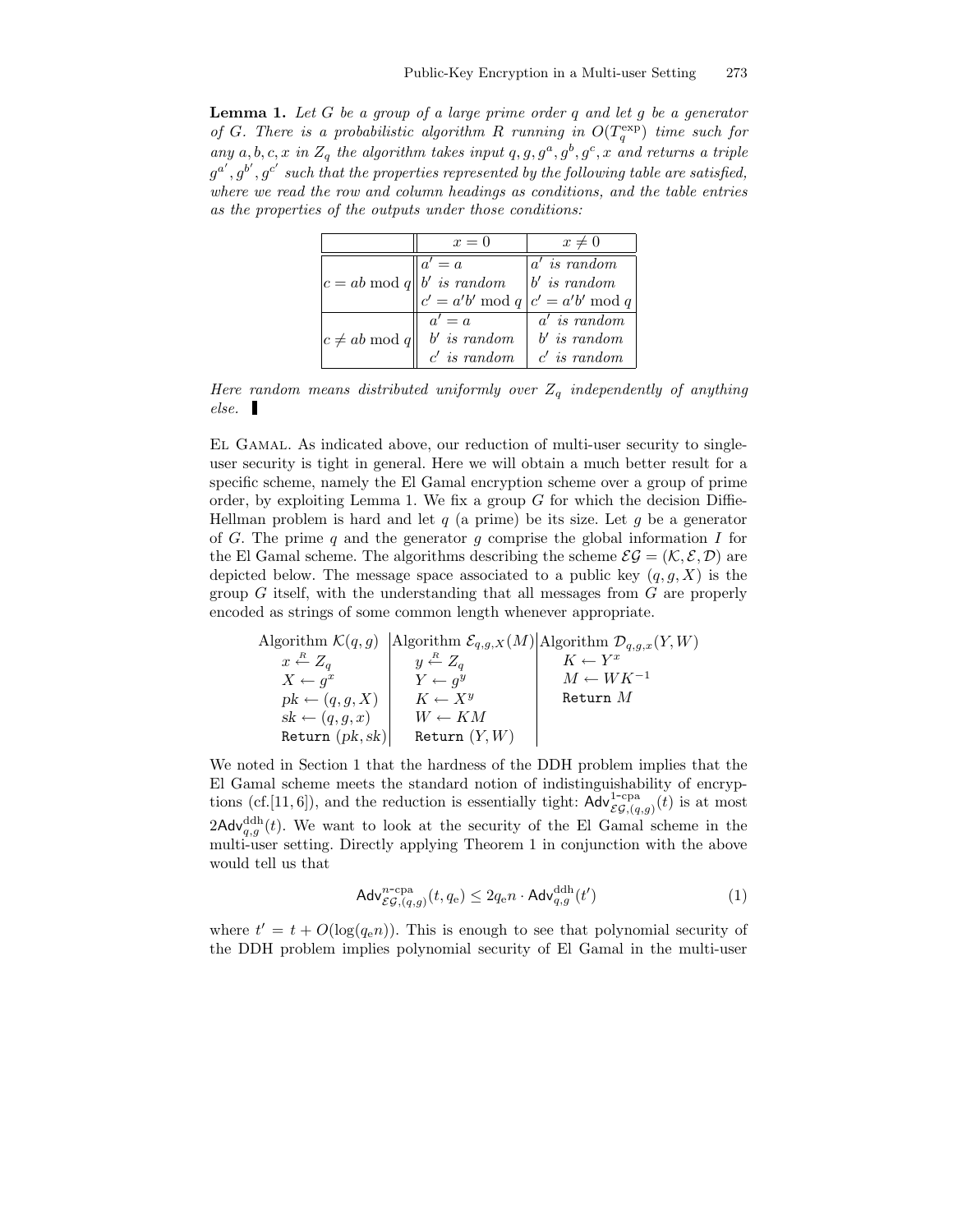setting, but we want to improve the concrete security of this relation and say that the security of the El Gamal scheme in the multi-user setting almost does not degrade with respect to the assumed hardness of the DDH problem. The following theorem states our improvement.

**Theorem 2.** Let G be a group of a large prime order q and let q be a generator of the group G. Let  $\mathcal{EG} = (\mathcal{K}, \mathcal{E}, \mathcal{D})$  be the El Gamal public-key encryption scheme associated to these parameters as described above. Let  $n, q_e, t$  be integers. Then

$$
\mathsf{Adv}_{\mathcal{EG},(q,g)}^{\mathit{n\text{-}cpa}}(t,q_{\mathsf{e}}) \ \leq \ 2 \cdot \mathsf{Adv}_{q,g}^{\mathsf{ddh}}(t') + \frac{1}{q}
$$

where  $t' = t + O(q_{e}n \cdot T_q^{\exp}).$ 

The  $1/q$  term is negligible in practice since q is large, so the theorem is saying that the security of the encryption scheme is within a constant factor of that of the DDH problem, even where there are many users and the time-complexities are comparable.

**Proof of Theorem 2:** Let A be an adversary attacking the El Gamal publickey encryption scheme  $\mathcal{EG}$  in the multi-user setting (cf. Definition 3). Suppose it makes at most  $q_e$  queries to each of its n oracles and has time-complexity at most  $t$ . We will design an adversary  $D_A$  for the Decisional Diffie-Hellman problem (cf. Definition 5) so that  $D_A$  has running time at most  $t'$  and

$$
\mathsf{Adv}_{q,g}^{\mathrm{ddh}}(D_A) \ge \frac{1}{2} \cdot \mathsf{Adv}_{\mathcal{EG},(q,g)}^{n\text{-cpa}}(A) - \frac{1}{2q} \,. \tag{2}
$$

The statement of theorem follows by taking maximums. So it remains to specify  $D_A$ . The code for  $D_A$  is presented in Figure 1. It has input  $q, g$ , and also three elements  $X, Y, K \in G$ . It will use adversary A as a subroutine.  $D_A$  will provide for A as input public keys  $pk_1, \ldots, pk_n$  and global information  $q, g$  and will simulate for A the n LR oracles,  $\mathcal{E}_{pk_i}(\text{LR}(\cdot,\cdot,b))$  for  $i=1,\ldots,n$ . We use the notation  $A \to (i, m_0, m_1)$  to indicate that A is making query  $(m_0, m_1)$  to its *i*-th LR oracle, where  $1 \leq i \leq n$  and  $|m_0| = |m_1|$ . We use the notation  $A \leftarrow C$ to indicate that we are returning ciphertext  $C$  to  $A$  as the response to this LR oracle query. We are letting R denote the algorithm of Lemma 1.

An analysis of this algorithm —which is omitted here due to lack of space but can be found in [2]— shows that

$$
\Pr\left[\mathbf{Exp}_{q,g}^{\mathrm{ddh}\text{-}\mathrm{real}}(D) = 1\right] = \frac{1}{2} + \frac{1}{2} \cdot \mathsf{Adv}_{\mathcal{EG},(q,g)}^{n\text{-}\mathrm{cpa}}(A) . \tag{3}
$$

and

$$
\Pr\left[\,\mathbf{Exp}_{q,g}^{\mathrm{ddh}\text{-}rand}(D) = 1\,\right] \leq \frac{1}{2} \cdot \left(1 - \frac{1}{q}\right) + \frac{1}{q} = \frac{1}{2} + \frac{1}{2q} \,. \tag{4}
$$

Subtracting Equations (3) and (4) we get Equation (2).  $\Box$ 

Cramer-Shoup. Now we consider another specific scheme, namely the practical public-key cryptosystem proposed by Cramer and Shoup, which is secure against chosen-ciphertext attack in the single-user setting as shown in [6]. We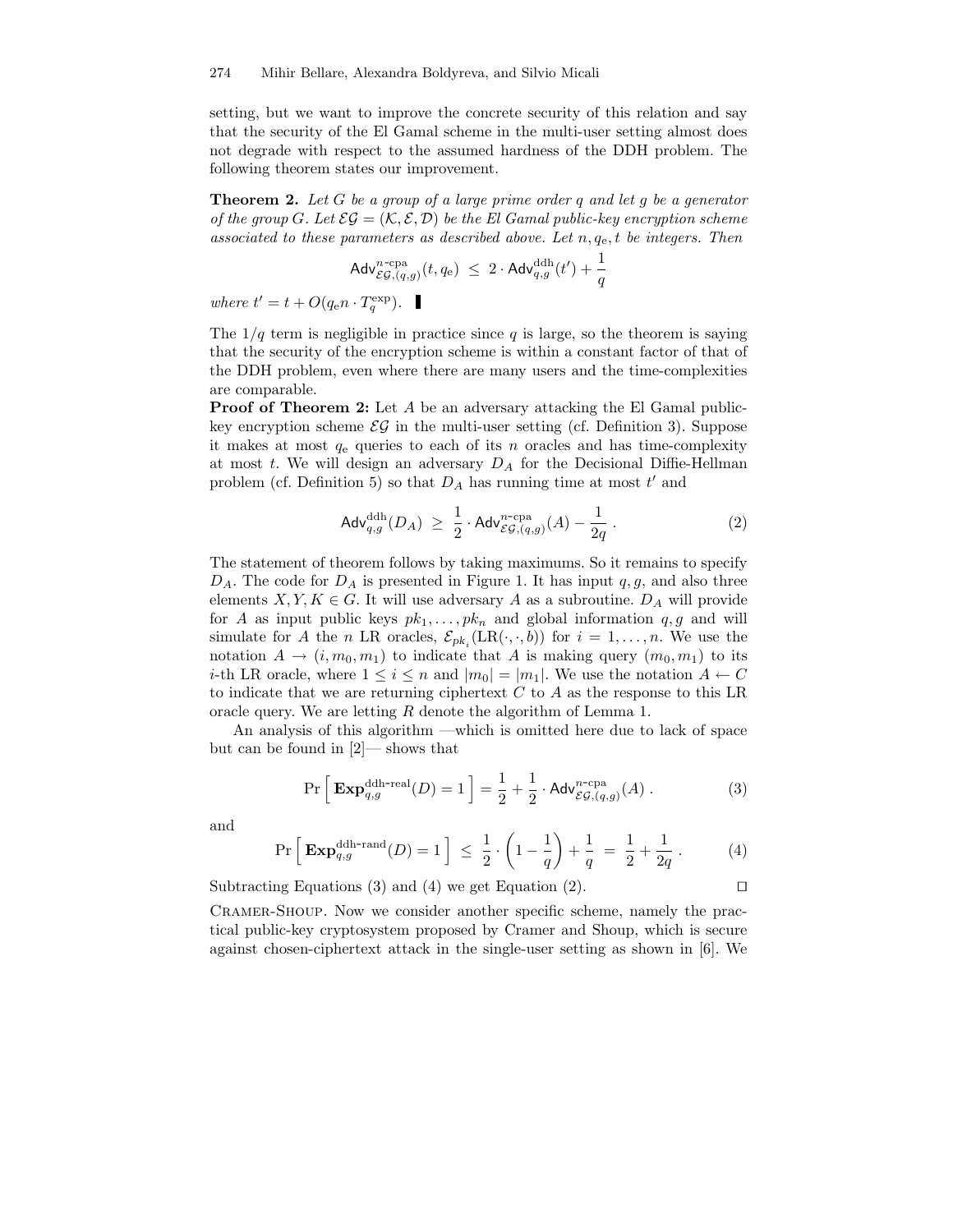```
Adversary D_A(q,g,X,Y,K)b \stackrel{R}{\leftarrow} \{0,1\}For i = 1, \ldots, n do
         (X'_{i}[1], Y'_{i}[1], K'_{i}[1]) \leftarrow R(q, g, X, Y, K, 1); pk_i \leftarrow (q, g, X'_{i}[1]); ctr_i \leftarrow 0For j = 2, \ldots, q_e do
              (X'_{i}[j], Y'_{i}[j], K'_{i}[j]) \leftarrow R(q, g, X'_{i}[1], Y'_{i}[1], K'_{i}[1], 0)EndFor
    EndFor
    Run A replying to oracle queries as follows:
         A \to (i, m_0, m_1) \quad [1 \le i \le n \text{ and } m_0, m_1 \in G]ctr_i \leftarrow ctr_i + 1; W_i \leftarrow K'_i[ctr_i] \cdot m_bA \leftarrow (Y_i'[ctr_i], W_i[ctr_i])Eventually {\cal A} halts and outputs a bit dIf b = d then return 1 else return 0
```
Fig. 1. Distinguisher  $D_A$  in proof of Theorem 2, where R is the algorithm of Lemma 1.

are interested in the security of this scheme (against chosen-ciphertext attack) in the multi-user setting. Let us define the basic scheme. Let  $G$  be a group of a large prime order  $q$  and let  $g$  be a generator of  $G$ . The prime  $q$  and the generator g comprise the global information I for the scheme. Let  $H$  be a family of collision-resistant hash functions, each member of which maps strings of arbitrary length to the elements of  $Z_q$ . The message space is the group G. The algorithms describing the scheme  $\mathcal{CS} = (\mathcal{K}, \mathcal{E}, \mathcal{D})$  are defined as follows:

Algorithm 
$$
K(q, g)
$$
  
\n $g_1 \leftarrow g; g_2 \leftarrow G$   
\n $H \leftarrow H$   
\n $x_1, x_2, y_1, y_2, z \leftarrow Z_q$   
\n $c \leftarrow g_1^{x_1} g_2^{x_2}$   
\n $d \leftarrow g_1^{y_1} g_2^{y_2}$   
\n $p \leftarrow g_2^{x_1} g_2^{x_2}$   
\n $d \leftarrow g_1^{y_1} g_2^{y_2}$   
\n $p \leftarrow g_2^{x_1} g_2^{x_2}$   
\n $p \leftarrow g_1^{x_1} g_2^{x_2} \leftarrow g_2^{x_2}$   
\n $p \leftarrow g_1^{x_1} g_2^{x_2}$   
\n $p \leftarrow g_1^{x_1} g_2^{x_2}$   
\n $p \leftarrow g_1^{x_1} g_2^{x_2}$   
\n $p \leftarrow g_1^{x_1} g_2^{x_2}$   
\n $p \leftarrow g_1^{x_1} g_2^{x_2}$   
\n $p \leftarrow g_1^{x_1} g_2^{x_2}$   
\n $p \leftarrow g_1^{x_1} g_2^{x_2}$   
\n $p \leftarrow g_1^{x_1} g_2^{x_2}$   
\n $p \leftarrow g_1^{x_1} g_2^{x_2}$   
\n $p \leftarrow g_1^{x_1} g_2^{x_2}$   
\n $p \leftarrow g_1^{x_1} g_2^{x_2}$   
\n $p \leftarrow g_1^{x_1} g_2^{x_2}$   
\n $p \leftarrow g_1^{x_1} g_2^{x_2}$   
\n $p \leftarrow g_1^{x_1} g_2^{x_2}$   
\n $p \leftarrow g_1^{x_1} g_2^{x_2}$   
\n $p \leftarrow g_1^{x_1} g_2^{x_2}$   
\n $p \leftarrow g_1^{x_1} g_2^{x_2}$   
\n $p \leftarrow g_1^{x_1} g_2^{x_2}$   
\n $p \leftarrow g_1^{x_1} g_2^{x_2}$   
\

Although Cramer and Shoup do not explicitly state the concrete security of their reduction, it can be gleaned from the proof in [6, Section 4]. Their reduction is essentially tight. In our language:

$$
\mathsf{Adv}_{\mathcal{CS},(q,g)}^{\mathsf{1-cca}}(t,q_{\mathsf{d}}) \leq 2 \cdot \mathsf{Adv}_{q,g}^{\mathsf{ddh}}(t) + 2 \cdot \mathsf{Adv}_{\mathcal{H}}^{cr}(t) + \frac{2(4q_{\mathsf{d}}+1)}{q} \ . \tag{5}
$$

as long as  $q_d \leq q/2$ . The first term represents the advantage of the scheme in the single-user setting under chosen-ciphertext attack. Note that in this attack mode a new parameter is present, namely the number  $q<sub>d</sub>$  of decryption queries made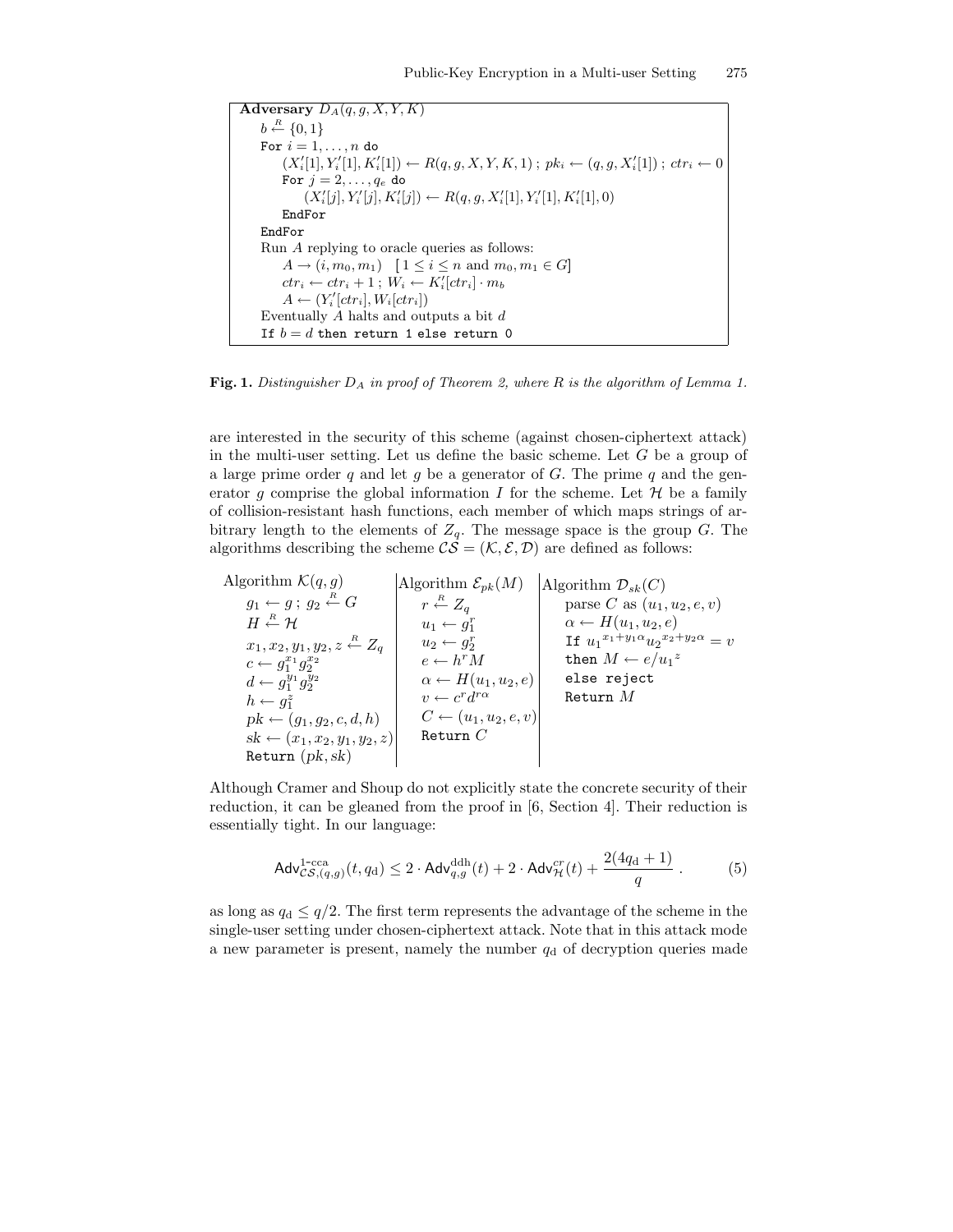#### 276 Mihir Bellare, Alexandra Boldyreva, and Silvio Micali

by the adversary, and hence the advantage is a function of this in addition to the time t. (Definition 1 has the details.) We are using  $\mathsf{Adv}_{\mathcal{H}}^{cr}(t)$  to represent the maximum possible probability that an adversary with time  $t$  can find collisions in a random member H of the family  $H$ . The last term in Equation (5) is negligible because q is much bigger than  $q_d$  in practice, which is why we view this reduction as tight. Moving to the multi-user setting, Theorem 1 in combination with the above tells us that

$$
\mathsf{Adv}_{\mathcal{CS},(q,g)}^{\mathit{n}\text{-}\mathrm{cca}}(t,q_{\mathrm{e}},q_{\mathrm{d}})\leq 2\cdot q_{\mathrm{e}} n\cdot \mathsf{Adv}_{q,g}^{\mathrm{ddh}}(t')+2\cdot q_{\mathrm{e}} n\cdot \mathsf{Adv}_{\mathcal{H}}^{cr}(t')+\frac{2q_{\mathrm{e}} n\cdot (4q_{\mathrm{d}}+1)}{q}
$$

where  $t' = t + (\log(q_{e}n))$ . The first term represents the advantage of the scheme in the multi-user setting under chosen-ciphertext attack, with  $n$  users,  $q_e$  encryption queries per user, and  $q_d$  decryption queries per user. Our improvement is the following.

**Theorem 3.** Let G be a group of a large prime order q. Let  $H$  be a family of collision-resistant hash function, each member of which maps from  $\{0,1\}^*$ into  $Z_q$ . Let g be a generator of G. Let  $\mathcal{CS} = (\mathcal{K}, \mathcal{E}, \mathcal{D})$  be the Cramer-Shoup public-key encryption scheme associated to these parameters as defined above. Let  $n, q_e, q_d, t$  be integers with  $q_d \leq q/2$ . Then

$$
\mathsf{Adv}^{n\text{-}\mathrm{cca}}_{\mathcal{CS},(q,g)}(t,q_{\mathrm{e}},q_{\mathrm{d}}) \leq 2q_{\mathrm{e}} \cdot \mathsf{Adv}^{\mathrm{ddh}}_{q,g}(t') + 2q_{\mathrm{e}} \cdot \mathsf{Adv}^{cr}_{\mathcal{H}}(t') + \frac{2(4q_{\mathrm{e}}nq_{\mathrm{d}} + q_{\mathrm{e}}n)}{q}
$$

where  $t' = t + O(n \cdot T_q^{\exp}).$ 

Note that the last term is negligible for any reasonable values of  $n, q<sub>e</sub>, q<sub>d</sub>$  due to the fact that  $q$  is large. So comparing with Equation (5) we see that we have essentially the same proven security for  $n$  users or one user when each encrypts q<sup>e</sup> messages.

The reduction we got for Cramer-Shoup is not as tight as the one we got for El Gamal. We did not avoid the factor of  $q_e$  in a degradation of security of Cramer-Shoup for the multi-user setting. However it is still an open problem to avoid the factor of  $q_e$  even when there is only a single user encrypting  $q_e$ messages, so our result can be viewed as the optimal extension to the multi-user setting of the *known* results in the single-user setting.

To obtain this result we use Lemma 1 and modify the simulation algorithm from [6]. We provide a full proof and discuss the difficulties in improving the quality of the reduction in [2].

#### Acknowledgments

We thank Victor Shoup for information about the concrete security of the reduction in [6] and for pointing out to us the difficulties in attempting to improve the quality of the Cramer-Shoup reduction (in the single-user setting) as a function of the number of encryption queries. We also thank the Eurocrypt 2000 referees for their comments.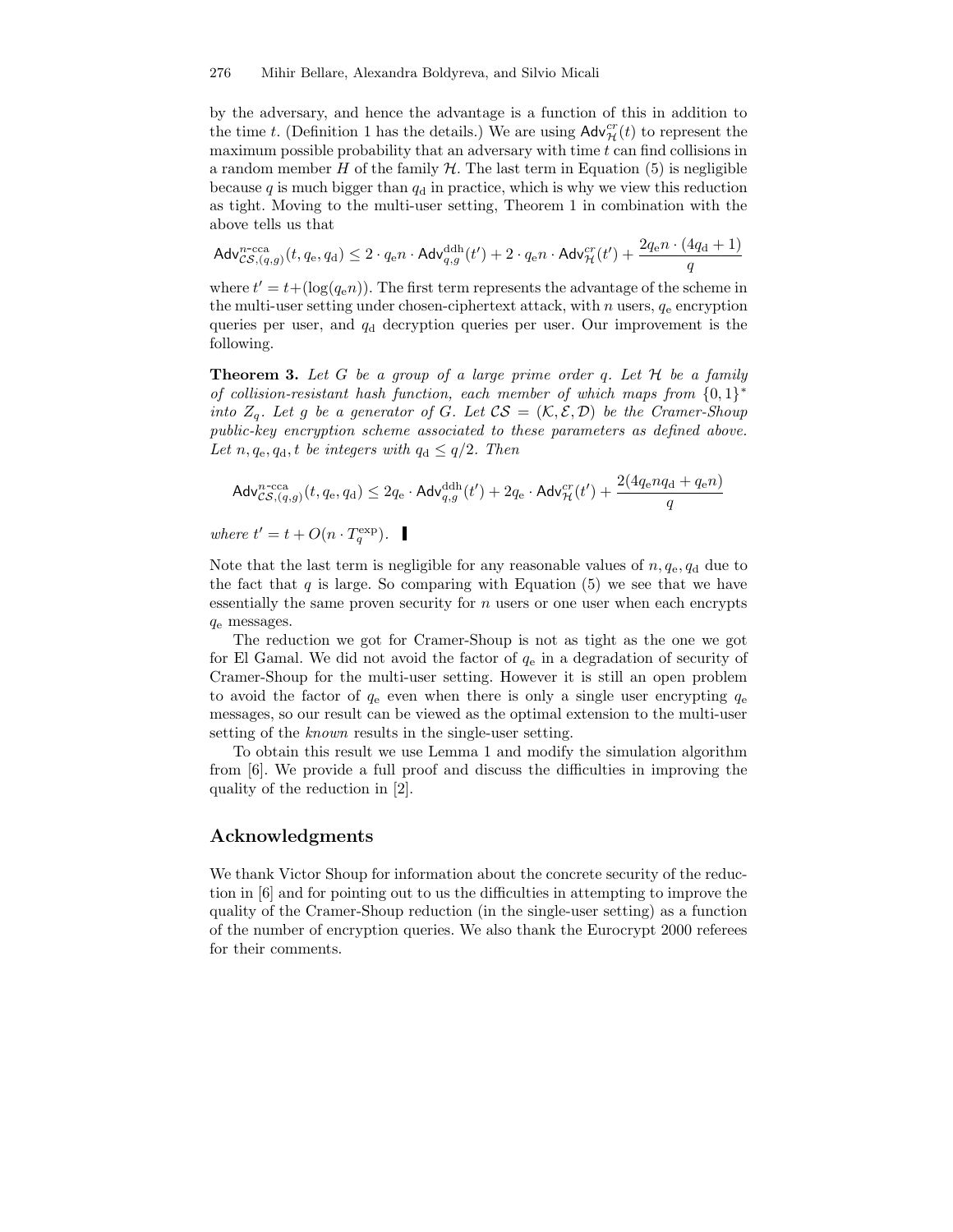Mihir Bellare and Alexandra Boldyreva are supported in part by NSF CA-REER Award CCR-9624439 and a 1996 Packard Foundation Fellowship in Science and Engineering.

#### References

- 1. O. Baudron, D. Pointcheval and J. Stern, "Extended notions of security for multicast public key cryptosystems," Manuscript.
- 2. M. Bellare, A. Boldyreva, and S. Micali, "Public-Key Encryption in a Multi-user Setting: Security Proofs and Improvements," Full version of this paper, available via http://www-cse.ucsd.edu/users/mihir.
- 3. M. Bellare, A. Desai, E. Jokipii and P. Rogaway, "A concrete security treatment of symmetric encryption: Analysis of the DES modes of operation," Proceedings of the 38th Symposium on Foundations of Computer Science, IEEE, 1997.
- 4. M. Bellare, P. Rogaway, "Optimal asymmetric encryption How to encrypt with RSA," Advances in Cryptology – Eurocrypt 94 Proceedings, Lecture Notes in Computer Science Vol. 950, A. De Santis ed., Springer-Verlag, 1994.
- 5. M. Bellare and A. Sahai, "Non-Malleable Encryption: Equivalence between Two Notions, and an Indistinguishability-Based Characterization," Advances in Cryptology – Crypto 99 Proceedings, Lecture Notes in Computer Science Vol. 1666, M. Wiener ed., Springer-Verlag, 1999.
- 6. R. Cramer and V. Shoup, "A practical public key cryptosystem provably secure against adaptive chosen ciphertext attack," Advances in Cryptology – Crypto 98 Proceedings, Lecture Notes in Computer Science Vol. 1462, H. Krawczyk ed., Springer-Verlag, 1998.
- 7. D. Dolev, C. Dwork, and M. Naor, "Non-malleable cryptography," Proceedings of the 23rd Annual Symposium on Theory of Computing, ACM, 1991.
- 8. T. ElGamal, "A public key cryptosystem and signature scheme based on discrete logarithms," IEEE Transactions on Information Theory, vol 31, 1985, pp. 469– 472.
- 9. S. GOLDWASSER AND S. MICALI, "Probabilistic encryption," Journal of Computer and System Science, Vol. 28, 1984, pp. 270–299.
- 10. J. HÅSTAD, "Solving simultaneous modular equations of low degree," SIAM J. on Computing Vol. 17, No. 2, April 1988.
- 11. M. NAOR AND O. REINGOLD, "Number-theoretic constructions of efficient pseudorandom functions," Proceedings of the 38th Symposium on Foundations of Computer Science, IEEE, 1997.
- 12. RSA Laboratories, "PKCS-1," http://www.rsasecurity.com/rsalabs/ pkcs/pkcs-1/.
- 13. C. Rackoff and D. Simon, "Non-interactive zero-knowledge proof of knowledge and chosen ciphertext attack," Advances in Cryptology – Crypto 91 Proceedings, Lecture Notes in Computer Science Vol. 576, J. Feigenbaum ed., Springer-Verlag, 1991.
- 14. V. Shoup, "On formal models for secure key exchange, " Theory of Cryptography Library Record 99-12, http://philby.ucsd.edu/cryptolib/.
- 15. M. Stadler, "Publicly verifiable secret sharing," Advances in Cryptology Eurocrypt 96 Proceedings, Lecture Notes in Computer Science Vol. 1070, U. Maurer ed., Springer-Verlag, 1996.